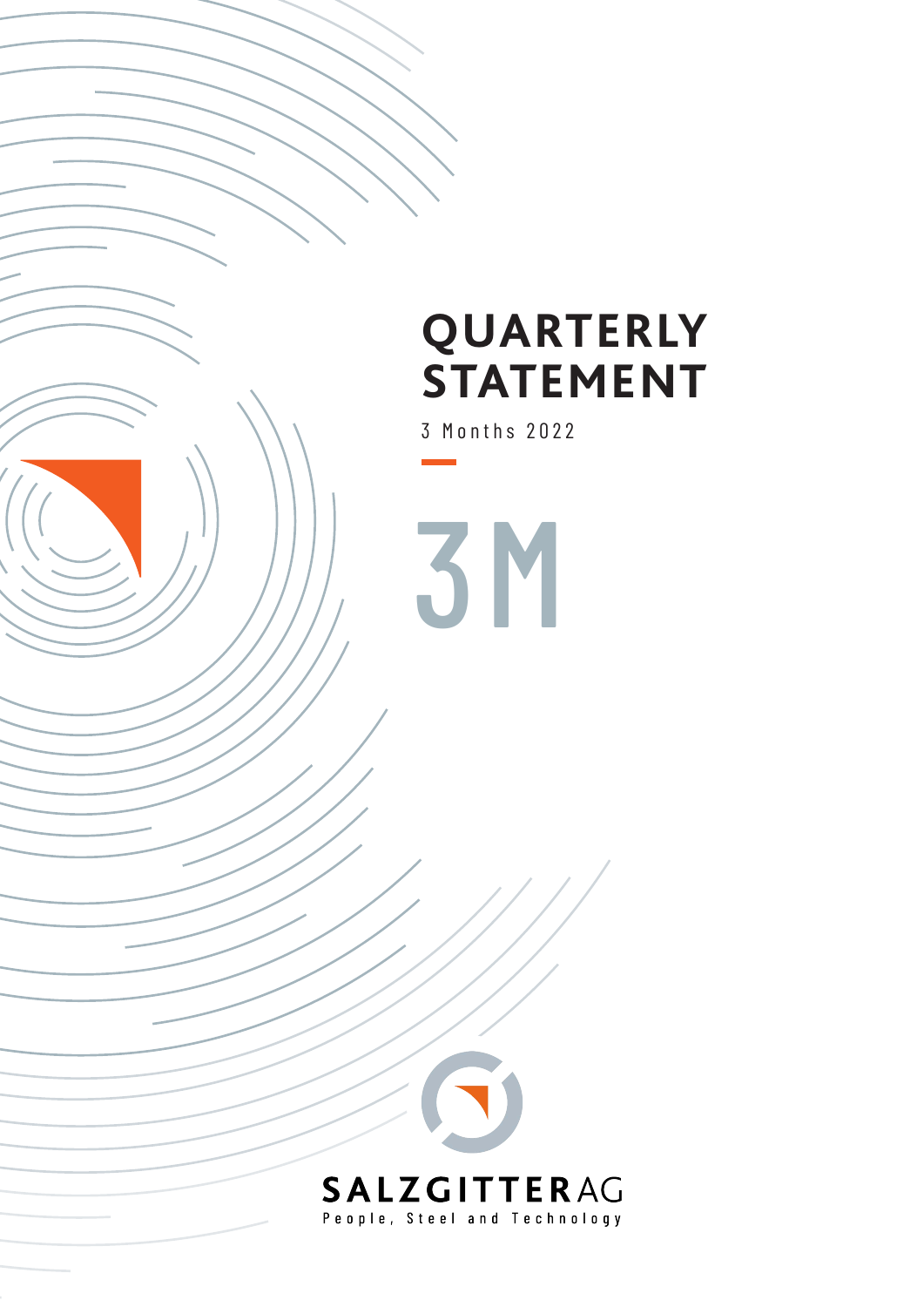# **TABLE OF CONTENTS**

| Table of Contents                                 |                 |
|---------------------------------------------------|-----------------|
| The Salzgitter Group in Figures                   | 2               |
| Profitability of the Group and its Business Units | 3               |
| Steel Production Business Unit                    | 4               |
| Steel Processing Business Unit                    | 7               |
| <b>Trading Business Unit</b>                      | 9               |
| <b>Technology Business Unit</b>                   | 10 <sup>1</sup> |
| Industrial Participations / Consolidation         | 11              |
| Profitability, Financial Position and Net Assets  | 12              |
| Employees                                         | 13              |
| Forecast, Opportunities and Risk Report           | 14              |
| Interim Report                                    | 17              |
| Notes                                             | 22              |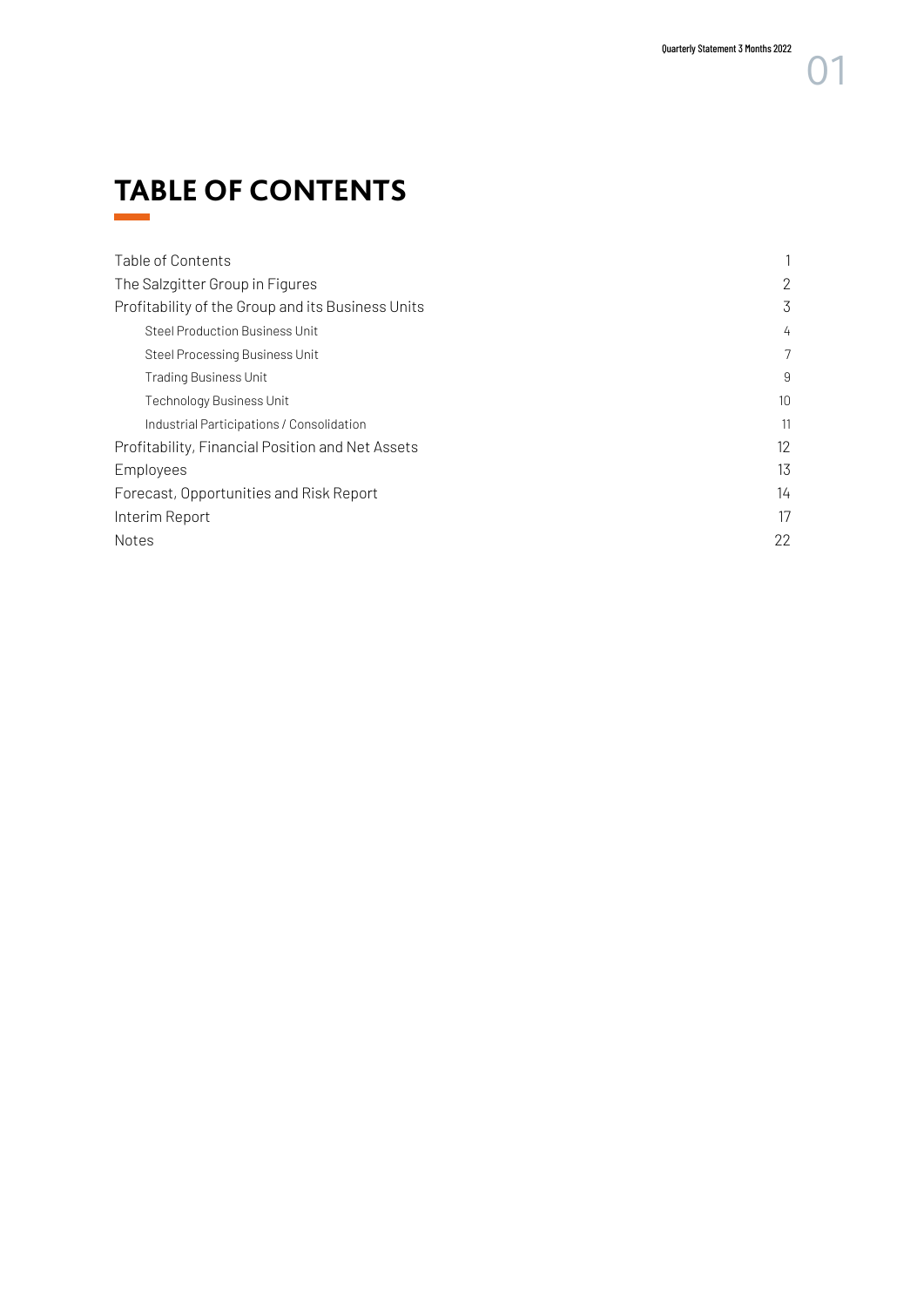## <span id="page-2-0"></span>**THE SALZGITTER GROUP IN FIGURES**

|                                                           |       | 01 20 22 | 01 20 21 | $+/-$    |
|-----------------------------------------------------------|-------|----------|----------|----------|
| <b>Crude steel production</b>                             | kt    | 1,712.6  | 1,644.5  | 68.1     |
| <b>External sales</b>                                     | €m    | 3,349.9  | 2,094.1  | 1,255.8  |
| <b>Steel Production Business Unit</b>                     | € m   | 1,204.4  | 743.2    | 461.2    |
| <b>Steel Processing Business Unit</b>                     | € m   | 466.7    | 334.2    | 132.5    |
| <b>Trading Business Unit</b>                              | € m   | 1,302.7  | 673.3    | 629.4    |
| <b>Technology Business Unit</b>                           | € m   | 333.7    | 300.9    | 32.8     |
| Industrial Participations / Consolidation                 | € m   | 42.3     | 42.5     | $-0.1$   |
| EBIT before depreciation and amortization (EBITDA)        | € m   | 548.1    | 202.8    | 345.3    |
| Earnings before interest and taxes (EBIT)                 | €m    | 478.8    | 128.6    | 350.3    |
| Earnings before taxes (EBT)                               | € m   | 465.3    | 117.3    | 348.0    |
| <b>Steel Production Business Unit</b>                     | € m   | 290.3    | 43.2     | 247.1    |
| <b>Steel Processing Business Unit</b>                     | € m   | 4.4      | $-28.4$  | 32.8     |
| <b>Trading Business Unit</b>                              | € m   | 98.1     | 44.7     | 53.4     |
| <b>Technology Business Unit</b>                           | € m   | 13.1     | 25.0     | $-11.9$  |
| Industrial Participations / Consolidation <sup>1</sup>    | € m   | 59.4     | 32.8     | 26.6     |
| <b>Consolidated result</b>                                | €m    | 368.8    | 76.6     | 292.3    |
| Earnings per share - basic                                | €     | 6.80     | 1.38     | 5.41     |
| Return on capital employed (ROCE) <sup>2</sup>            | %     | 35.2     | 13.2     | 22.0     |
| Cash flow from operating activities                       | €m    | $-15.2$  | 108.8    | $-124.0$ |
| Investments <sup>3</sup>                                  | €m    | 67.2     | 79.1     | $-11.9$  |
| Depreciation / amortization <sup>34</sup>                 | €m    | $-69.3$  | $-74.2$  | 5.0      |
| <b>Total assets</b>                                       | €m    | 10,764.8 | 8,599.5  | 2,165.3  |
| Non-current assets                                        | € m   | 4,187.9  | 4,205.8  | $-18.0$  |
| <b>Current assets</b>                                     | €m    | 6,576.9  | 4,393.7  | 2,183.2  |
| of which inventories                                      | € m   | 3,093.1  | 1,892.5  | 1,200.6  |
| of which cash and cash equivalents                        | € m   | 668.2    | 578.4    | 89.8     |
| <b>Equity</b>                                             | € m   | 4,011.1  | 2,834.6  | 1,176.5  |
| <b>Liabilities</b>                                        | €m    | 6,753.7  | 5,764.9  | 988.8    |
| Non-current liabilities                                   | € m   | 2,972.1  | 3,342.1  | $-370.1$ |
| <b>Current liabilities</b>                                | €m    | 3,781.6  | 1,892.5  | 1,889.1  |
| of which due to banks <sup>5</sup>                        | € m   | 857.0    | 578.4    | 278.6    |
| Net financial position on the reporting date <sup>6</sup> | €m    | $-619.7$ | -447.1   | -172.6   |
| <b>Employees</b>                                          |       |          |          |          |
| Personnel expenses                                        | € m   | $-447.2$ | $-424.3$ | $-22.9$  |
| Core workforce on the reporting date <sup>7</sup>         | Empl. | 22,492   | 22,475   | 17       |
| Total workforce on the reporting date <sup>8</sup>        | Empl. | 24,272   | 24,136   | 136      |
|                                                           |       |          |          |          |

Disclosure of financial data in compliance with IFRS

<sup>1</sup> Retroactive adaptation of the previous year figure due to new Group structure

2 Annualized

3 Excluding financial assets

4 Scheduled and unscheduled write downs

5 Current and non-current bank liabilities

<sup>6</sup> Including investments, e.g. securities and structured investments<br><sup>7</sup> Exel, trainee centrasts and axel, non-astive age-related part-time

 $\frac{1}{2}$  Excl. trainee contracts and excl. non-active age-related part-time work

<sup>8</sup> Incl. trainee contracts and incl. non-active age-related part-time work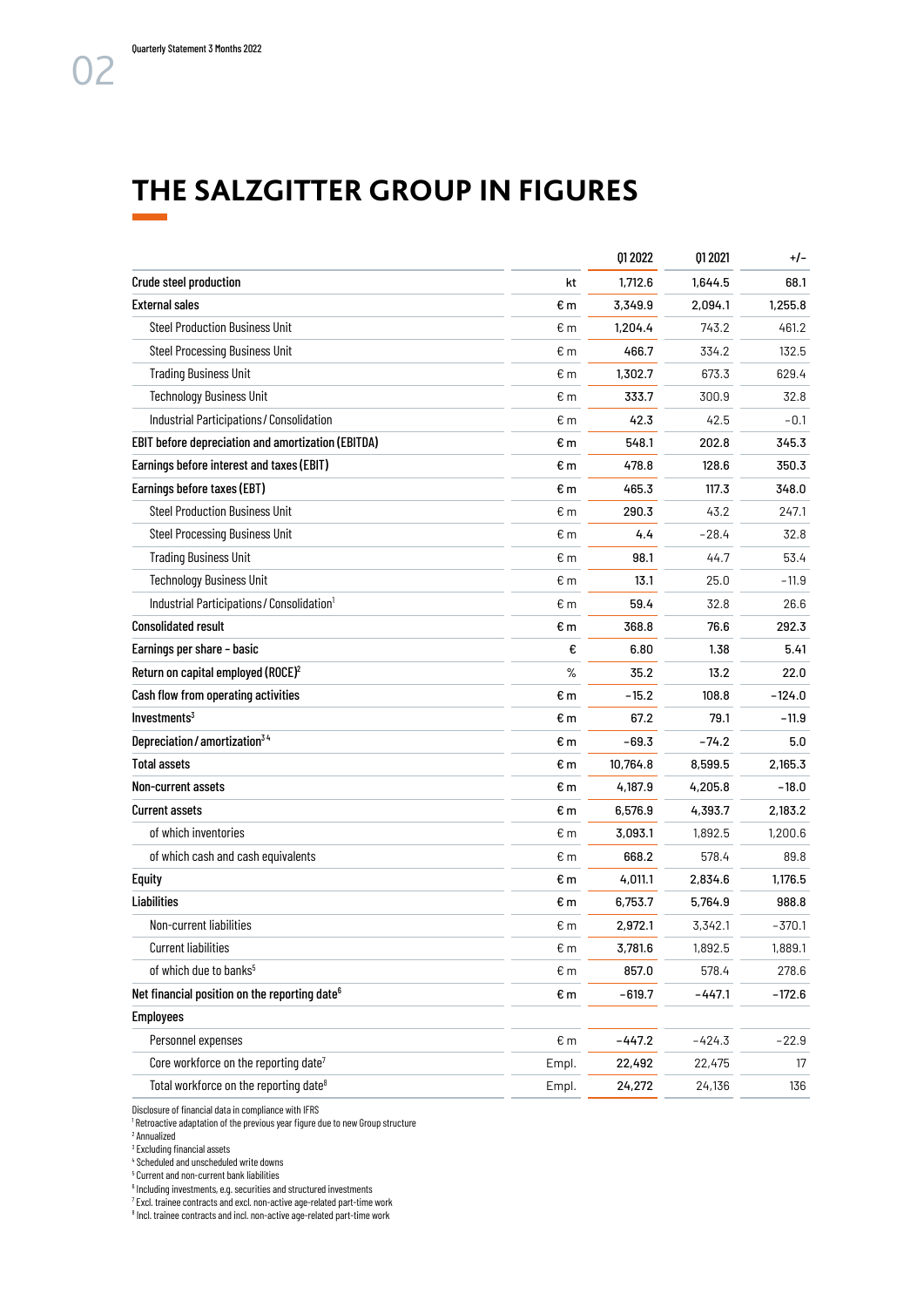### <span id="page-3-0"></span>**PROFITABILITY OF THE GROUP AND ITS BUSINESS UNITS**

#### **EARNINGS SITUATION WITHIN THE GROUP**

| Crude steel production<br>kt<br>1,712.6<br><b>External sales</b><br>€m<br>3,349.9<br>EBIT before depreciation and amortization (EBITDA)<br>$\epsilon$ m<br>548.1<br>Earnings before interest and taxes (EBIT)<br>$\epsilon$ m<br>478.8<br>Earnings before taxes (EBT)<br>€m<br>465.3<br><b>Consolidated result</b><br>€m<br>368.8<br>Return on capital employed (ROCE) <sup>1</sup><br>%<br>35.2 | 01 20 21 |
|--------------------------------------------------------------------------------------------------------------------------------------------------------------------------------------------------------------------------------------------------------------------------------------------------------------------------------------------------------------------------------------------------|----------|
|                                                                                                                                                                                                                                                                                                                                                                                                  | 1,644.5  |
|                                                                                                                                                                                                                                                                                                                                                                                                  | 2,094.1  |
|                                                                                                                                                                                                                                                                                                                                                                                                  | 202.8    |
|                                                                                                                                                                                                                                                                                                                                                                                                  | 128.6    |
|                                                                                                                                                                                                                                                                                                                                                                                                  | 117.3    |
|                                                                                                                                                                                                                                                                                                                                                                                                  | 76.6     |
|                                                                                                                                                                                                                                                                                                                                                                                                  | 13.2     |
| Investments<br>$\epsilon$ m<br>67.2                                                                                                                                                                                                                                                                                                                                                              | 79.1     |
| Depreciation/amortization<br>$\epsilon$ m<br>$-69.3$                                                                                                                                                                                                                                                                                                                                             | $-74.2$  |
| Cash flow from operating activities<br>€m<br>$-15.2$                                                                                                                                                                                                                                                                                                                                             | 108.8    |
| Net financial position <sup>2</sup><br>€m<br>$-619.7$                                                                                                                                                                                                                                                                                                                                            | $-447.1$ |
| Equity ratio<br>$\%$<br>37.3                                                                                                                                                                                                                                                                                                                                                                     | 33.0     |

1 Annualized

<sup>2</sup> Including investments, e.g. securities and structured investments

In the first quarter of 2022, the Salzgitter Group generated a pre-tax profit of € 465.3 million (Q1 2021: € 117.3 million), the highest quarterly operating result in the history of the company. The prices of rolled steel products at a record level sent profit up by leaps and bounds for the Steel Production and Trading business units that were the key drivers behind the gratifying earnings trend in the period under review. The Steel Processing and Technology business units also contributed positive results. Furthermore, the result includes a contribution of  $\epsilon$  61.9 million from the participating investment in Aurubis AG accounted for using the equity method (01 2021:  $\epsilon$  42.5 million). The Salzgitter Group's external sales saw price-induced growth of 60% to € 3,349.9 million (Q1 2021: € 2,094.1 million). An after-tax result that stood at € 368.8 million (Q1 2021: € 76.6 million) brings earnings per share to € 6.80 (Q1 2021: € 1.38) and return on capital employed to 35.2% (ROCE; Q1 2021: 13.2%). The equity ratio was raised to 37.3%, thereby underscoring the Salzgitter Group's continued sound balance sheet.

#### **SPECIAL ITEMS**

|                                             |        | EBT      |          | Restructuring |          | Impairment/<br>Reversal of<br>impairment |          | Other                    |          | <b>EBT</b> without<br>special items |
|---------------------------------------------|--------|----------|----------|---------------|----------|------------------------------------------|----------|--------------------------|----------|-------------------------------------|
| In $\epsilon$ million                       | 012022 | 01 20 21 | 01 20 22 | 01 20 21      | 01 20 22 | 01 20 21                                 | 01 20 22 | 01 20 21                 | 01 20 22 | 01 20 21                            |
| <b>Steel Production</b>                     | 290.3  | 43.2     |          |               |          |                                          |          | $\overline{\phantom{m}}$ | 290.3    | 43.2                                |
| <b>Steel Processing</b>                     | 4.4    | $-28.4$  |          |               |          |                                          |          |                          | 4.4      | $-28.4$                             |
| Trading                                     | 98.1   | 44.7     |          |               |          |                                          |          | $\qquad \qquad$          | 98.1     | 44.7                                |
| Technology                                  | 13.1   | 25.0     |          |               |          |                                          |          |                          | 13.1     | 25.0                                |
| Industrial Participations/<br>Consolidation | 59.4   | 32.8     |          |               |          |                                          |          | $\qquad \qquad$          | 59.4     | 32.8                                |
| Group                                       | 465.3  | 117.3    |          |               |          |                                          |          | $\qquad \qquad$          | 465.3    | 117.3                               |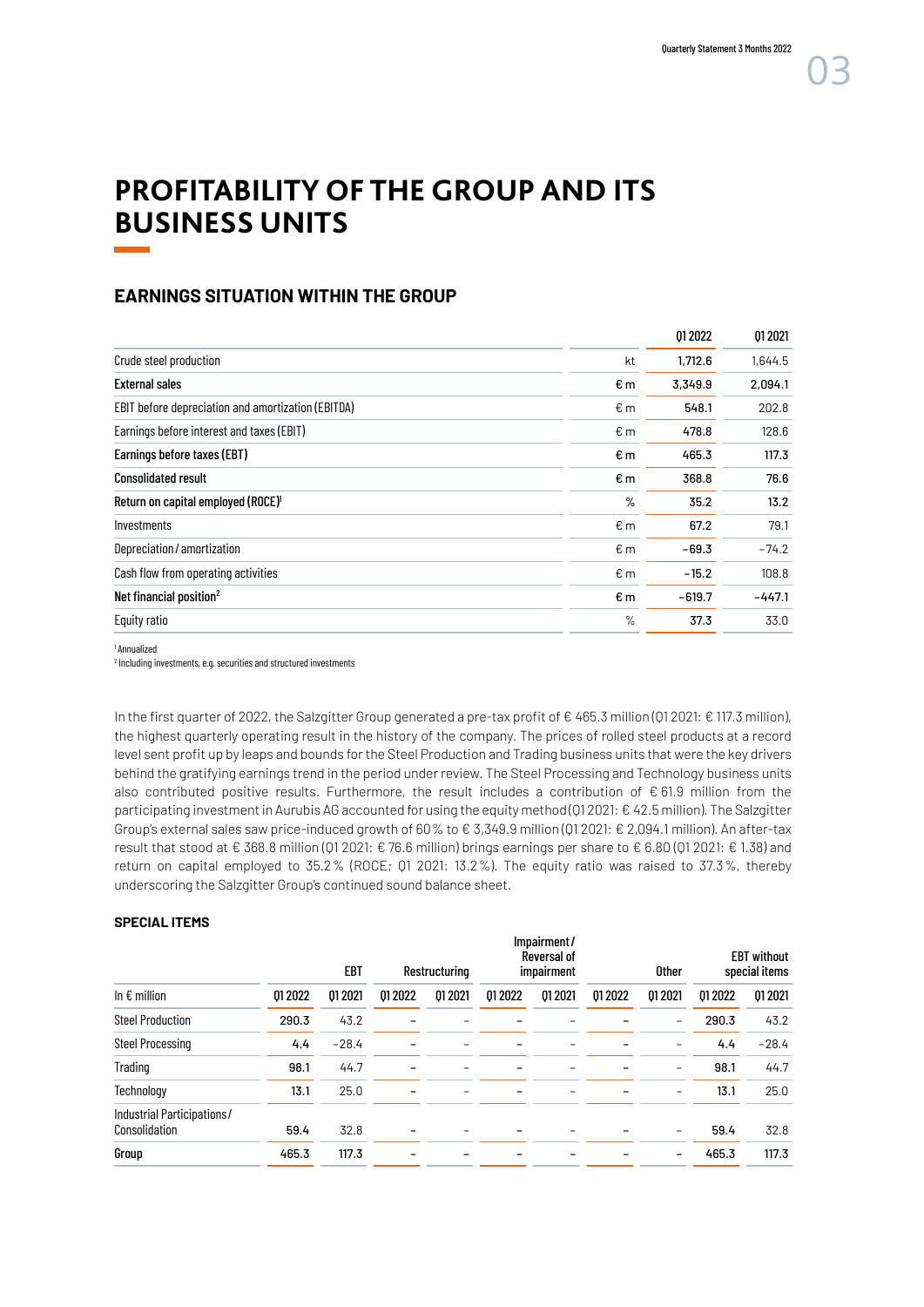#### <span id="page-4-0"></span>**STEEL PRODUCTION BUSINESS UNIT**

|                                                    |              | 01 20 22 | 01 20 21 |
|----------------------------------------------------|--------------|----------|----------|
| Order intake <sup>1</sup>                          | kt           | 1,586.7  | 1,471.7  |
| Order backlog on reporting date <sup>1</sup>       | kt           | 1,377.7  | 1,250.5  |
| Crude steel production                             | kt           | 1,390.2  | 1,302.3  |
| Salzgitter Flachstahl                              | kt           | 1,104.0  | 1,032.1  |
| Peiner Träger                                      | kt           | 286.1    | 270.2    |
| Rolled steel production                            | kt           | 1,224.8  | 1,238.5  |
| Salzgitter Flachstahl                              | kt           | 956.8    | 960.5    |
| Peiner Träger                                      | kt           | 268.0    | 278.0    |
| Shipments <sup>1</sup>                             | kt           | 1,505.2  | 1,530.0  |
| Segment sales <sup>2</sup>                         | €m           | 1,603.7  | 994.3    |
| <b>External sales</b>                              | €m           | 1,204.4  | 743.2    |
| EBIT before depreciation and amortization (EBITDA) | $E$ m        | 330.8    | 83.5     |
| Earnings before interest and taxes (EBIT)          | $\epsilon$ m | 294.4    | 47.0     |
| Earnings before taxes (EBT)                        | €m           | 290.3    | 43.2     |
|                                                    |              |          |          |

1 Excluding the DMU Group

<sup>2</sup> Including sales with other business units in the Group

Along with the two steel producing companies of Salzgitter Flachstahl GmbH and Peiner Träger GmbH, the Steel Production Business Unit also comprises DEUMU Deutsche Erz- und Metall-Union GmbH (DMU) as an important internal transformation partner for our SALCOS® - SAlzgitter Low CO<sub>2</sub> Steelmaking program. With the aim of massively reducing CO<sub>2</sub> emissions in steel production, we are incrementally switching the production of steel to a hydrogenbased route under SALCOS®. In contrast to the former process involving blast furnaces, hydrogen and green electricity will replace the carbon formerly required for producing steel ( $\pi$  https://salcos.salzgitter-ag.com/en/). Salzgitter AG plans to have completed the technical transformation of the steelworks to accommodate the new procedure by the year 2033. This technology enables the carbon footprint of steel production to be reduced by 95 %. Furthermore, the business unit includes the companies of Salzgitter Mannesmann Stahlservice GmbH (SMS), Salzgitter Bauelemente GmbH (SZBE) and Salzgitter Europlatinen GmbH (SZEP).

#### **MARKET DEVELOPMENT**

It is not yet possible to predict the ultimate impact of the war in Ukraine on economic recovery after the pandemic. The drastic surge in energy prices has driven inflation to its highest level for over 40 years. Moreover, part of the eastern European market can no longer be tapped for German exports. As a result, the order intake of Germany's industry dropped surprisingly sharply by 2% in February. On the steel market, the war in Ukraine has led to a shortfall in the global supply of steel and consequently to increased demand for domestic wide strip and heavy plate. The market for tubes and pipes also gained visible momentum due to projects materializing at short notice from the energy sector. Both effects serve to largely compensate stagnating demand from the automotive sector and ensured stable prices and plant capacity utilization. The sections business was also determined by the energy price trend. In anticipation of price hikes, the stockholding steel trade moved to substantially replenish its below-average inventory levels at the start of the year. Although reticence in buying on the part of end consumers partly caused demand in February to decline, by March it had already returned to normal levels, however, in connection with significant hikes in the cost of scrap and energy.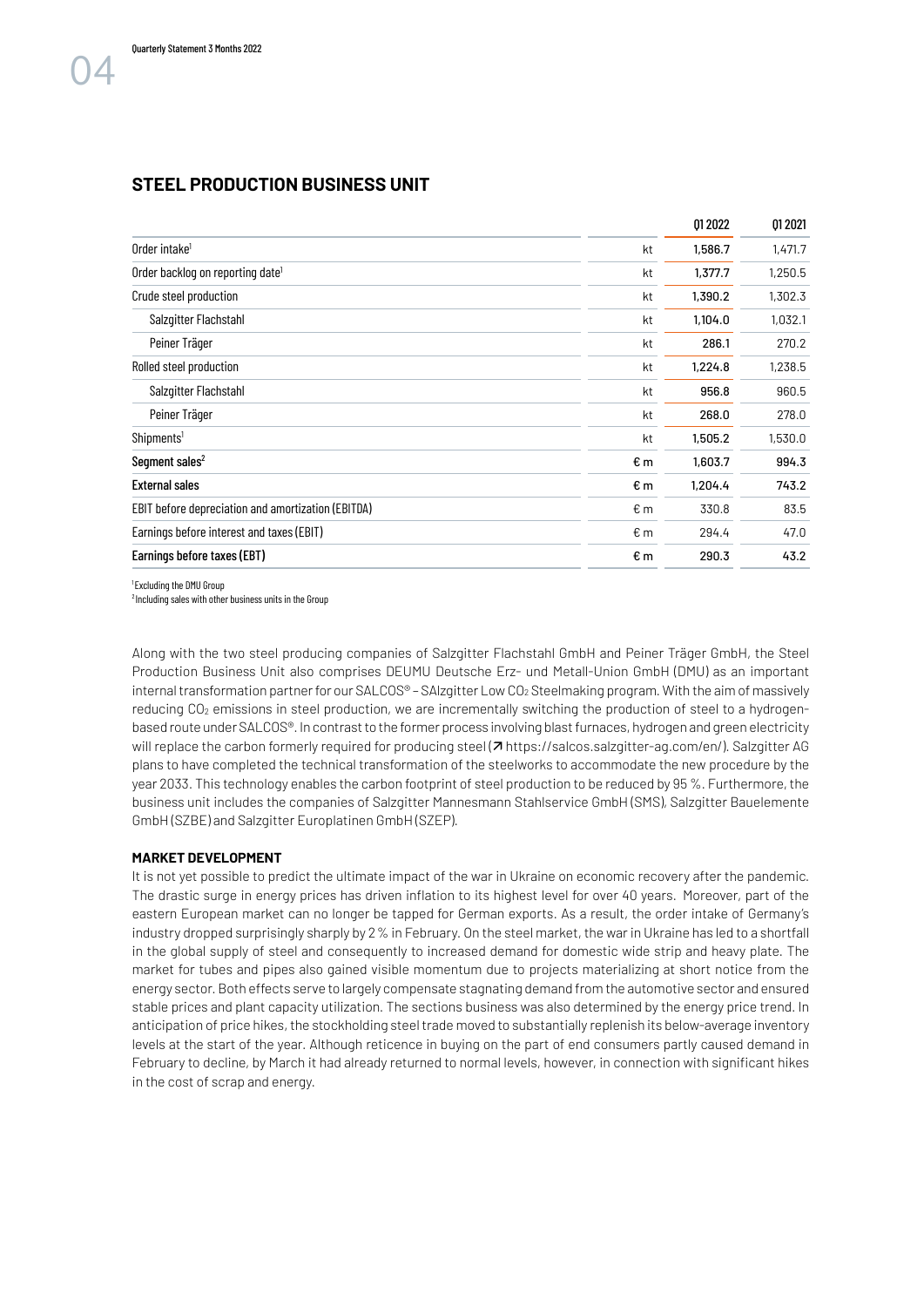#### **PROCUREMENT**  IRON ORE

The uptrend in the price of iron ore observed at the end of 2021 continued in the first quarter of 2022. After rainfall in Brazil initially sent ore prices up, a notable increase in China's demand for iron ore following the easing of restrictions on production was anticipated going forward. The Ukraine war has so far not incurred any severe impact on iron ore prices, as only small volumes of iron ore fines are exported from Russia and the Ukraine. By contrast, the iron ore pellet market has suffered huge shortages of high quality blast furnace pellets due to the war, which has caused supply problems for a number of European steel companies. Consequently, the premiums have risen sharply; high quality lump ore as a substitute for pellets and fines qualities that allow sinter production to be ramped up also recorded similar price increases. In comparison with the year-earlier period, prices quoted in the first quarter shed 15% to 142 USD/dmt.

#### COKING COAL

Given the low level of availability of free spot volumes, FOB Australia prices began the year significantly above 400 USD/mt again, reaching new record highs virtually on a daily basis. In anticipation of a substantial price correction, many consumers attempted to delay any necessary buying as far as possible. This strategy did not, however, have any effect on pricing. Instead, prices stabilized at a high level due to the low volume of deals on the spot market. The market situation changed abruptly upon Russia's invasion of Ukraine. Buyers of Russian coal now engaged in procurement to cover their needs, prompted by uncertainty concerning supply in an already tense market environment. As a result, FOB Australia prices reached a new peak of 670.50 USD/mt. After consumers had made their purchases at the end of March, a price correction set in with prices falling to just under 400 USD/mt FOB Australia. Prices averaged 488 USD/mt in the first quarter of 2022, reflecting an increase of 284% compared with the previous year's period.

Salzgitter AG does not source iron ore, pellets or coking coal from Russia or Ukraine. The low volume of coal for injection that has been supplied by Russia to date will be procured from alternative sources in the summer quarter. We hedge defined iron ore and coking coal volumes in order to mitigate procurement risks.

#### STEEL SCRAP

Supply and demand on Germany's scrap market held the balance in January, with prices therefore remaining largely unchanged. Over the course of the quarter, the German scrap market witnessed significant price hikes, with pricing driven mainly by the war in Ukraine. Above all Turkish steel producers benefited from the absence of Russian, Ukrainian and Belorussian market participants, which resulted in strong demand on their part for scrap. Disrupted supply chains, drastic price rises for energy and raw materials, compounded by excess demand for input materials and end products, have also left their indelible mark on the scrap market. Many automotive producers and their suppliers had to cut back on production and introduce short-time work due to the interruption in the cable harness supply from Ukraine and the semiconductor shortage that has not yet been resolved. New scrap from manufacturing was therefore in decline and availability remained tight. Similarly, volumes of old scrap also posted a lower level.

#### **BUSINESS DEVELOPMENT**

The order intake of the Steel Production Business Unit exceeded the year-earlier period, as the strip steel and the sections business in particular recorded higher order activity. Crude steel output trended upward accordingly, while rolled steel production matched the previous year's level. Orders on hand also increased notably and shipments nearly reached the previous year's level. The substantial upturn in the selling prices of strip steel products and sections generated a significant increase in segment and external sales, which also reflected DMU's sales growth. With SZFG's record result and PTG's excellent performance, earnings before taxes came in at  $E$  290.3 million (012021: € 43.2 million). DMU and the business unit's other companies also delivered higher, positive earnings contributions. Burdens emanated from the sharp increase in commodity prices, particularly coking coal, alloy agents and scrap, along with energy.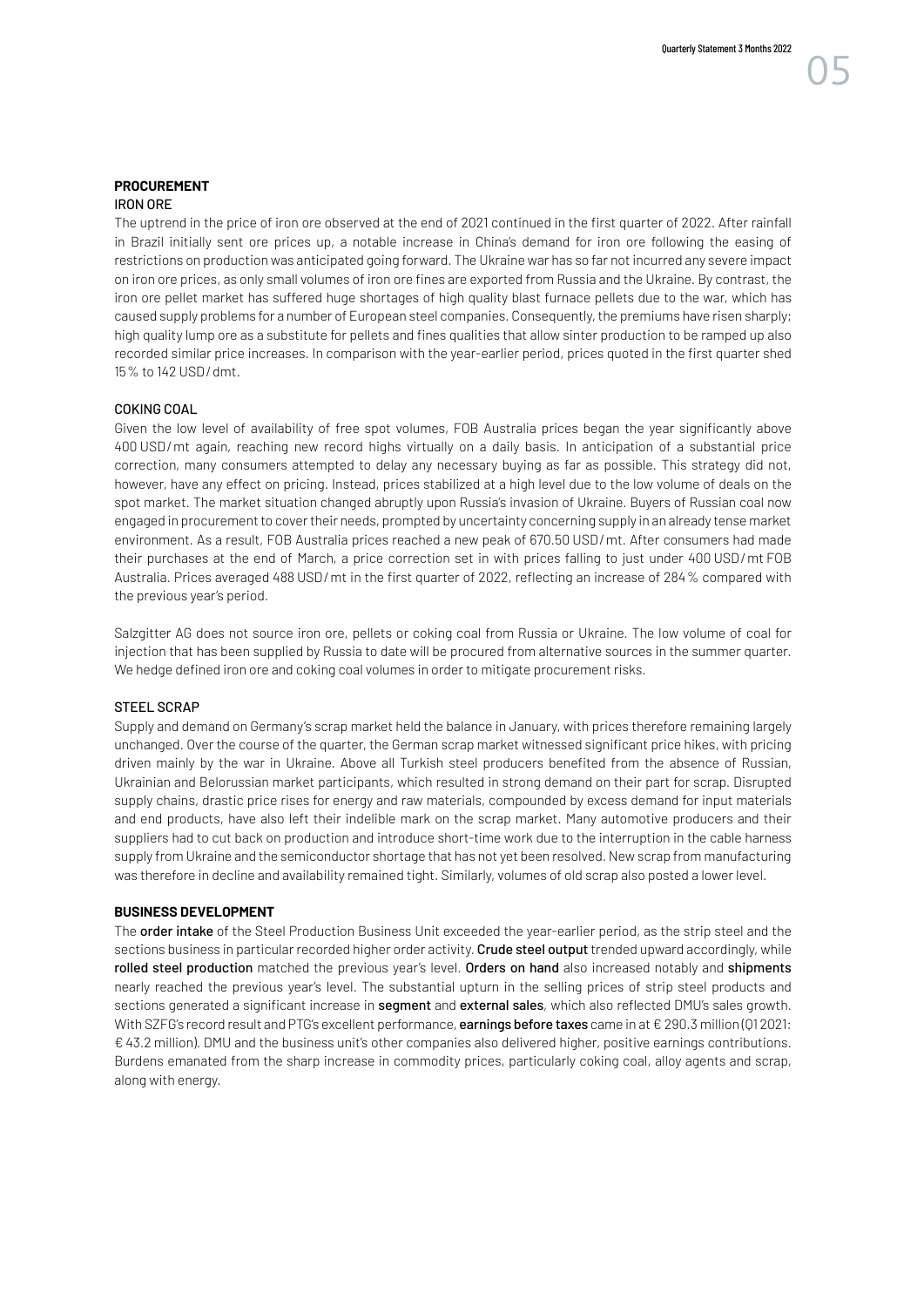With a view to securing the supply of pig iron, the relining of SZFG's Blast Furnace A has been approved. The investment project's main contract has been awarded and preliminary work has commenced.

Increased customer requirements for galvanized high-strength and ultra-high-strength steel grades are being accommodated through the construction of the Hot Dip Galvanizing Line 3 in Salzgitter. Construction has largely been completed, and the facilities are currently at the functional testing stage.

A hydrogen-fueled direct reduction plant, designed for flexible use with natural gas/hydrogen, is being built on the Salzgitter site as a pilot facility for SALCOS® (SAlzgitter Low CO2 Steelmaking). Work on the foundations and building construction has finished, and plant assembly is currently under way.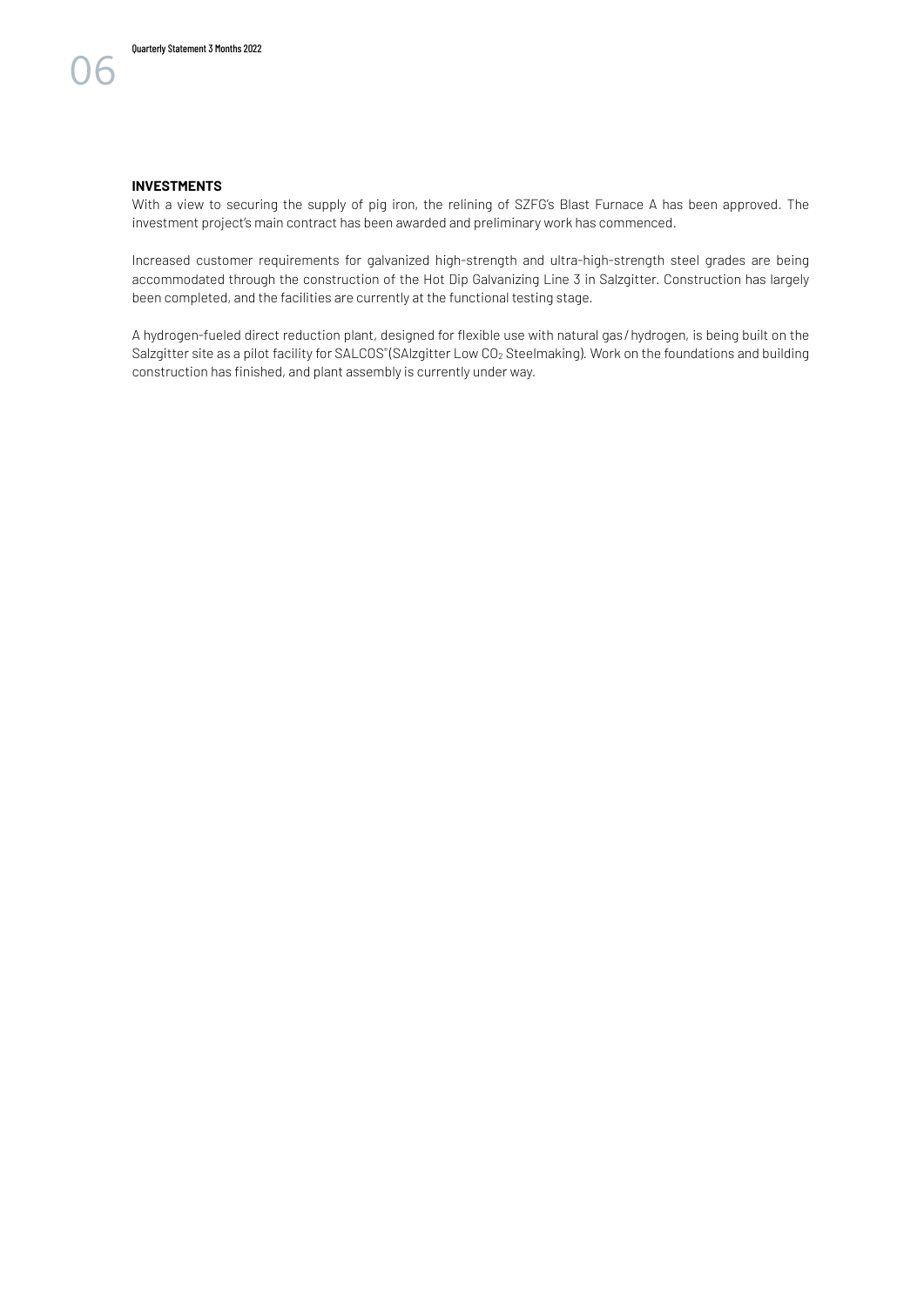|                                                    |              | 01 20 22 | 01 20 21 |
|----------------------------------------------------|--------------|----------|----------|
| Order intake                                       | $\epsilon$ m | 788.5    | 476.1    |
| Order backlog                                      | $\epsilon$ m | 1,045.1  | 612.0    |
| Crude steel production                             | kt           | 322.4    | 342.1    |
| Rolled steel production                            | kt           | 291.4    | 243.6    |
| <b>Shipments</b>                                   | kt           | 419.4    | 344.9    |
| Segment sales <sup>1</sup>                         | €m           | 783.3    | 503.9    |
| <b>External sales</b>                              | €m           | 466.7    | 334.2    |
| EBIT before depreciation and amortization (EBITDA) | $\epsilon$ m | 19.4     | $-9.8$   |
| Earnings before interest and taxes (EBIT)          | € m          | 6.6      | $-27.7$  |
| Earnings before taxes (EBT)                        | €m           | 4.4      | $-28.4$  |

#### <span id="page-7-0"></span>**STEEL PROCESSING BUSINESS UNIT**

<sup>1</sup> Including sales with other business units in the Group

Along with the steel tubes producing companies and heavy plate activities of the Salzgitter Group, the Steel Processing Business Unit comprises various medium-sized steel processing companies with similar core processes and operating value drivers. The tubes and pipes portfolio covers a wide range of line pipe diameters with the EUROPIPE Group (EP Group; 50%), Mannesmann Line Pipe GmbH (MLP), as well as Mannesmann Grossrohr GmbH (MGR). The business unit also includes the precision steel tubes of the Mannesmann Precision Tubes Group (MPT Group) and the seamless stainless and nickel-based tubes of the Mannesmann Stainless Tubes Group (MST Group). The two heavy plate mills of Ilsenburger Grobblech GmbH (ILG) and Salzgitter Mannesmann Grobblech GmbH (MGB) also form part of the business unit. Along with standard grades, Ilsenburg produces high strength and sour gas resistant plate. MGB's competence resides above all in the production of line pipe plate for on- and offshore pipelines in medium to large batch sizes. Through its participation in Hüttenwerke Krupp Mannesmann GmbH (HKM), the business unit has its own supply of input material.

HKM is reported at 30% on a proportionate basis and is included accordingly in the order intake, sales and the result of the business unit but not in the figures for orders on hand and shipments. The participating investments in the EP Group and in Turkish pipes producer Borusan Mannesmann Boru Yatirim Holding A.S. (BMBYH; 23%) are accounted for using the proportionate after-tax result (at-equity consolidation).

#### **MARKET DEVELOPMENT**  QUARTO PLATE

On the quarto plate market, planned infrastructure projects led to a growing need for steel in the wind energy industry and in steel construction as from mid-January. Russia's invasion of Ukraine and the resulting heavy plate shortages in Europe had a significant impact on market development. Accordingly, heavy plate prices rose by leaps and bounds in March 2022 in the face of the very abrupt nosedive in plate and slab imports from Russia and Ukraine caused by the war and the sanctions imposed. This scenario triggered even greater demand from traders and consumers. At the same time, steel producers had to deal with a massive surge in the cost of energy and raw materials. At the end of November 2021, EU heavy plate producers applied for the anti-dumping measures against China, in force since 2017, to be extended. The procedure was opened at the start of March 2022 and will last for around a year. In the event of an extension, duties will remain in place for another five years.

#### STEEL TUBES AND PIPES

The number of projects to be awarded on the market for large-diameter pipes rose notably in the first quarter, accelerated by the war in Ukraine. The investment propensity of oil and gas conglomerates with international operations increased on the back of significant oil and gas price hikes and the necessary investments in gas grids, the aim being to achieve greater independence from Russia. The war in Ukraine translated into huge demand for medium-diameter line pipes in Germany and Europe, with above-average high order intake in March. Demand from the trade returned to normal levels. The challenges inherent in procuring components, such as microchips and wiring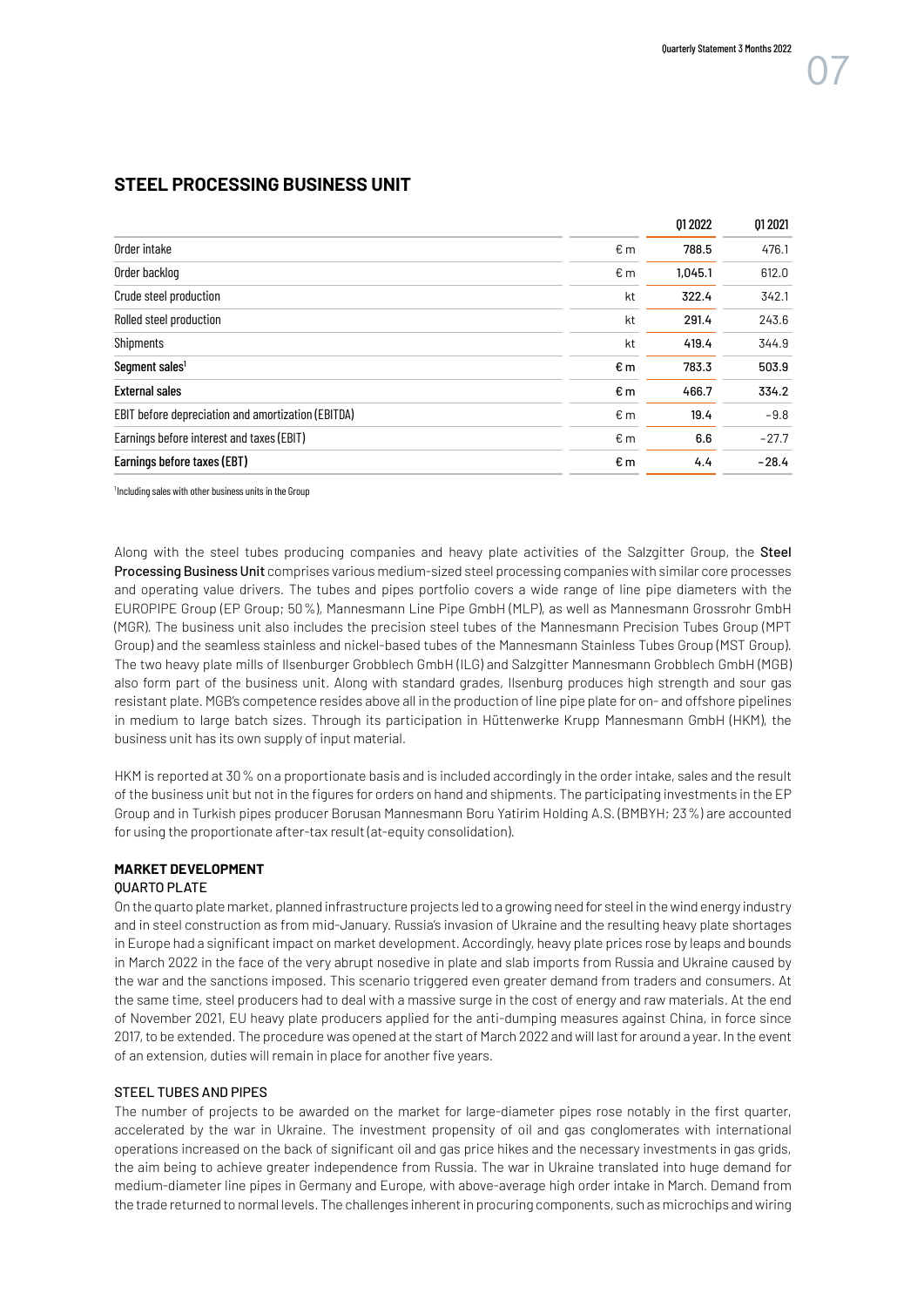harnesses for cars, were felt in all major vehicle markets and impacted sales in the precision tubes products segment. The robust trend in plant and machinery engineering as well as in the energy industry served only partly to cushion these declines. Despite the massive price hikes at the start of the year, the seamless stainless tubes market proved to be initially stable until March when another explosion in energy prices and hefty nickel price volatility caused by commodity speculation had a significant impact on production. Surging prices prompted notable reticence in orders being placed, with major projects in particular being put back in anticipation of prices returning to calmer waters.

#### **BUSINESS DEVELOPMENT**

The order intake and orders on hand of the Steel Processing Business Unit increased considerably compared with the year-earlier period on the back of volumes and selling prices as both the heavy plate and the steel tubes business reported significant growth. Activity at the Mülheim heavy plate mill mainly reflected the two pipeline projects with the EP Group, while ILG benefited from a friendlier market situation, also because of the lack of exports from eastern Europe, among other factors. In the large-diameter pipes business, further projects were awarded alongside the Wilhelmshaven pipeline that is to connect up with the LNG terminal still to be built by the end of the year. Although the tense supply chain situation negatively impacted bookings from the automotive business in the precision tubes products segment, the counterpart figures in the first three months of 2021 were nevertheless exceeded due to the higher selling prices. The business unit's shipments rose significantly compared with the year-earlier period thanks to the overall improvement in the order situation. Segment and external sales exceeded the year-earlier figures, boosted by price- and volume-induced increases across almost all companies. The business unit reported  $\epsilon$  4.4 million in earnings before taxes (01 2021: €-28.4 million). The turnaround is first and foremost attributable to the significantly improved results of the two heavy plate companies. A counter effect emanated from the extremely high input material and energy costs that burdened the results of the precision tubes and stainless tubes group in particular.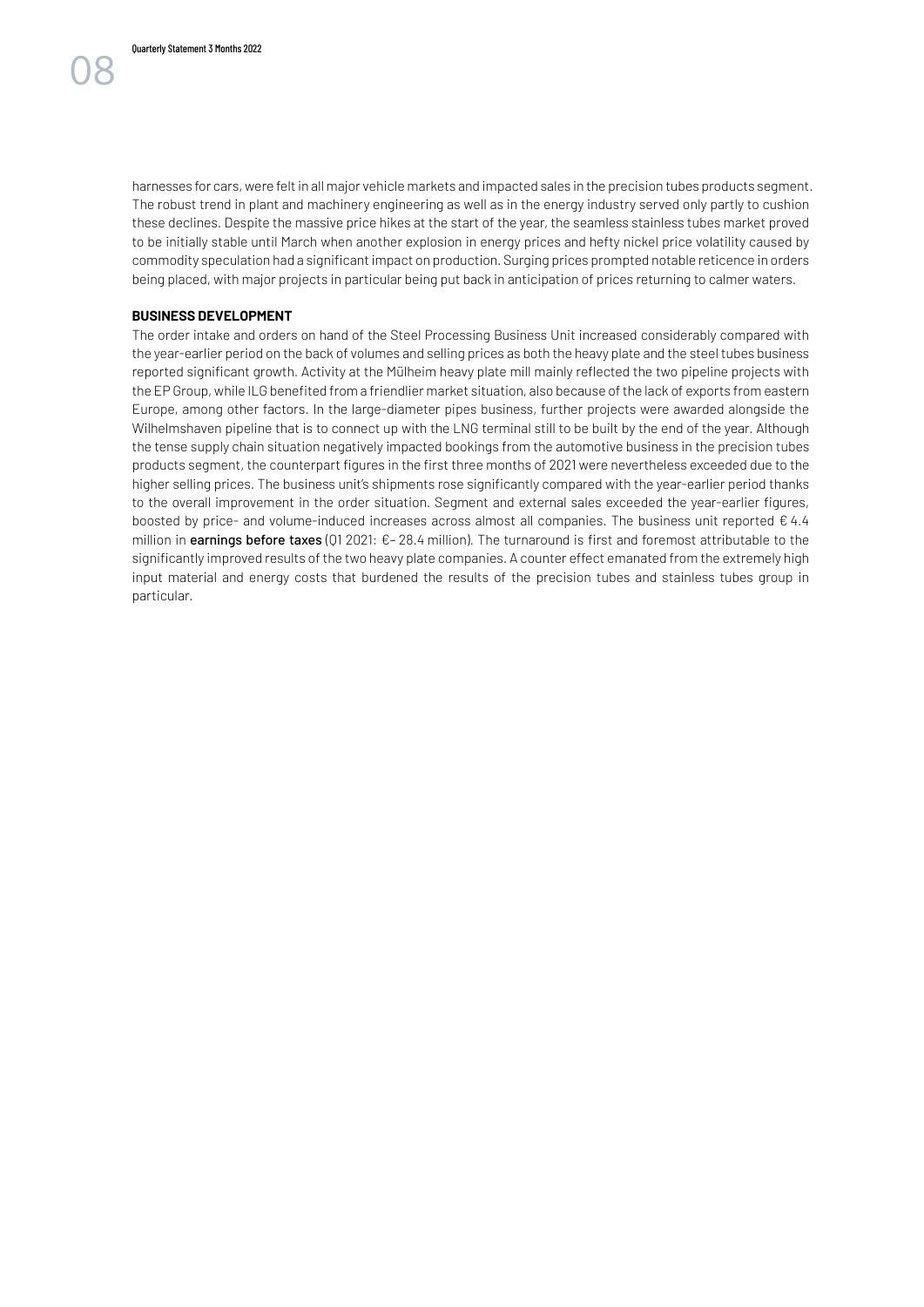#### <span id="page-9-0"></span>**TRADING BUSINESS UNIT**

|                                                    |     | 01 20 22 | 01 20 21 |
|----------------------------------------------------|-----|----------|----------|
| <b>Shipments</b>                                   | kt  | 1,062.0  | 888.0    |
| Segment sales <sup>1</sup>                         | €m  | 1,326.1  | 681.7    |
| <b>External sales</b>                              | €m  | 1,302.7  | 673.3    |
| EBIT before depreciation and amortization (EBITDA) | € m | 101.8    | 48.1     |
| Earnings before interest and taxes (EBIT)          | € m | 97.8     | 44.0     |
| Earnings before taxes (EBT)                        | €m  | 98.1     | 44.7     |

<sup>1</sup> Including sales with other business units in the Group

The Trading Business Unit comprises a well-developed organization of stockholding steel trading subsidiaries in Europe with a wide range of processing capabilities, various companies specialized in plate, as well as an international trading network spanning the globe. Along with selling rolled steel and tubes products of the Salzgitter Group and complementary products of other producers, feedstock is also procured on the international markets for Group companies and external customers.

#### **MARKET DEVELOPMENT**

The demand for steel on the key markets of the Trading Business Unit, especially of the European stockholding steel trade, was determined by the war in Ukraine in the first quarter of 2022. Following an already strong start to the year, shipment volumes and market prices rose sharply again toward the end of the quarter. The effect of the war on international trading manifested above all in a challenging situation in logistics, with reports of rising prices and dwindling capacities.

#### **BUSINESS DEVELOPMENT**

The shipments of the Trading Business Unit increased considerably compared with the previous year's period. Both the stockholding steel trade and international trading, as well as the UES Group, contributed to this result. At the same time, the marked price increases resulted in segment and external sales almost doubling compared with the first three months of 2021. In particular, another increase in the price level in conjunction with lower inventory prices in the stockholding business and at the UES Group, along with the gratifying developments in volumes and margins in international trading, delivered excellent earnings before taxes of €98.1 million (Q1 2021: €44.7 million).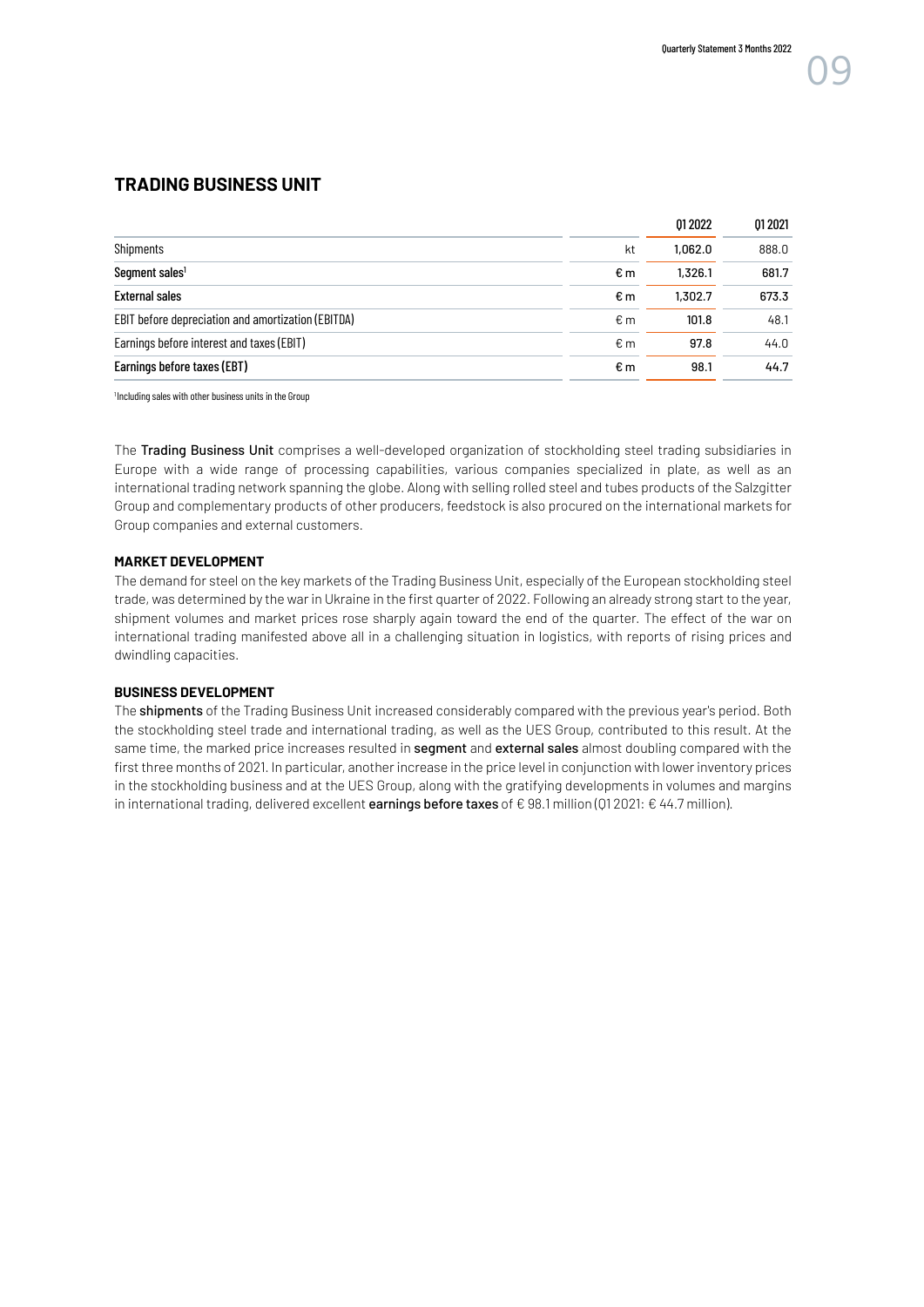#### <span id="page-10-0"></span>**TECHNOLOGY BUSINESS UNIT**

|                                                    |              | 01 20 22 | 01 20 21 |
|----------------------------------------------------|--------------|----------|----------|
| Order intake                                       | $\epsilon$ m | 518.6    | 358.0    |
| Order backlog on reporting date                    | $\epsilon$ m | 1,074.8  | 734.3    |
| Segment sales <sup>1</sup>                         | €m           | 334.0    | 301.0    |
| <b>External sales</b>                              | €m           | 333.7    | 300.9    |
| EBIT before depreciation and amortization (EBITDA) | $\epsilon$ m | 19.0     | 31.8     |
| Earnings before interest and taxes (EBIT)          | $\epsilon$ m | 12.0     | 25.3     |
| Earnings before taxes (EBT)                        | €m           | 13.1     | 25.0     |

<sup>1</sup> Including sales with other business units in the Group

Three manufacturers of special machinery steeped in tradition are grouped within the Technology Business Unit. Around 90% of sales is generated by the KHS Group that, as a plant engineering specialist, holds a leading position in filling and packaging technology. The KHS Group is a full-line supplier. Its product range covers intralogistics and processing through to the filling and packaging of beverages. The Klöckner DESMA Elastomer Group (KDE Group) manufactures injection molding machinery for rubber and silicon products, while DESMA Schuhmaschinen GmbH (KDS) sells special machinery for the shoe industry.

#### **MARKET DEVELOPMENT**

According to the German Engineering Federation (VDMA), order intake in the first three months of 2022 exceeded the year-earlier level by 7% overall despite dipping in March. Both local and international demand picked up considerable momentum. The market for packaging machinery also significantly exceeded the year-earlier figures in terms of bookings.

#### **BUSINESS DEVELOPMENT**

The order intake of the Technology Business Unit achieved growth in the first quarter of 2022 that significantly outstripped the industry trend. The KHS Group succeeded in clearly outperforming the high year-earlier level. The project business featured prominently, bolstered by sustained strong demand. In line with the economic trend, the KDE Group improved on the previous-year's figures, while KDS also lifted its order intake notably in a year-on-year comparison. The business unit's orders on hand and its segment and external sales clearly exceeded 2021 levels. All the business unit's companies made positive contributions to the segment result. The Technology Business Unit generated an overall pre-tax profit of €13.1 million (Q1 2021: € 25.0 million). The year-earlier result was positively impacted by the sale of the KHS Group's pouch business.

The KHS Group continues to rigorously pursue the comprehensive "KHS Future" efficiency and growth program. With a focus on reducing costs and expanding the service business, the program has already made a significant contribution to the higher result achieved and is aimed at promoting the development of the company in the future against the backdrop of a fiercely competitive and challenging market environment.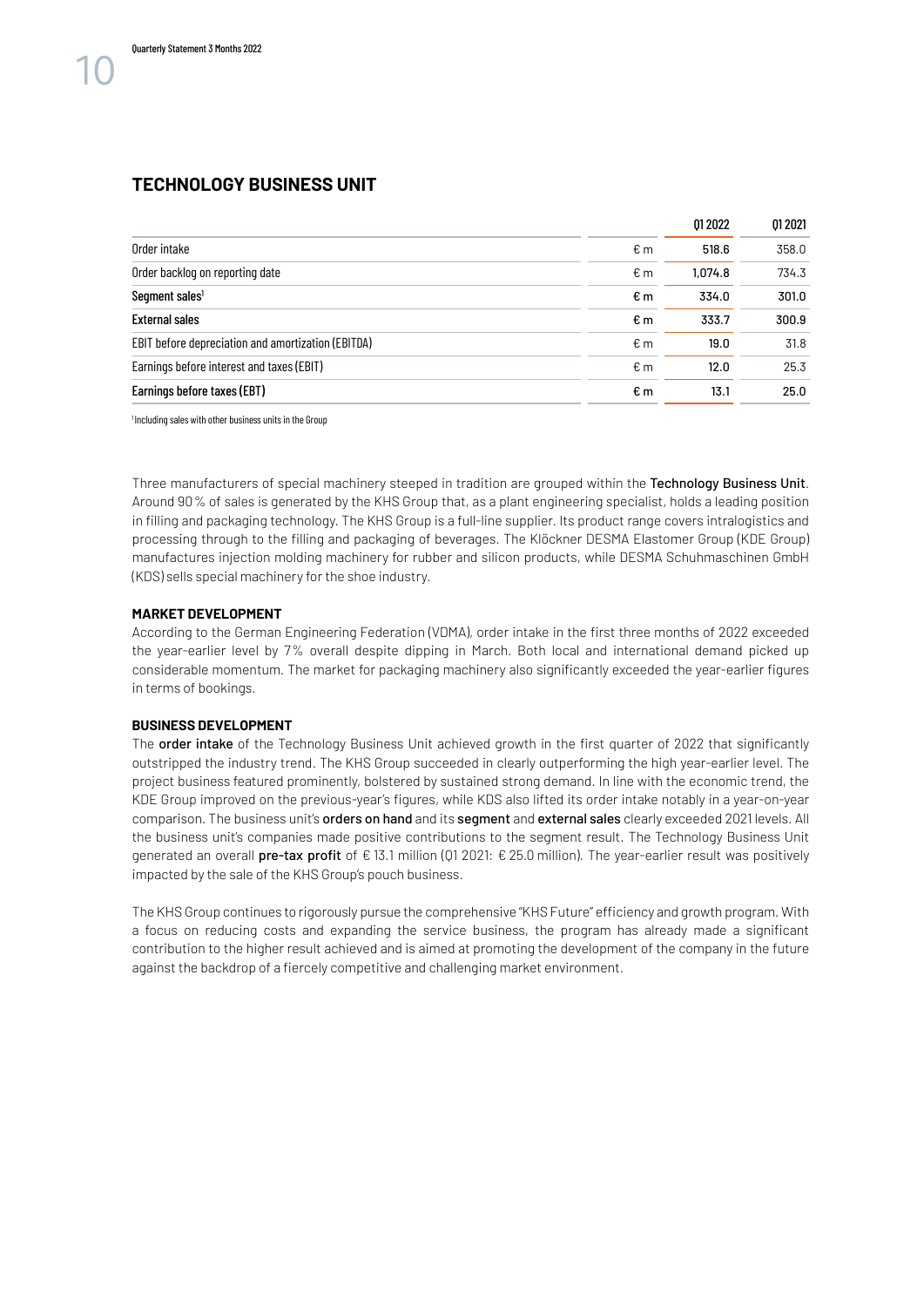#### <span id="page-11-0"></span>**INDUSTRIAL PARTICIPATIONS / CONSOLIDATION**

|                                                    |     | 01 20 22 | 01 20 21 |
|----------------------------------------------------|-----|----------|----------|
| Sales <sup>1</sup>                                 | €m  | 298.2    | 220.8    |
| External sales                                     | €m  | 42.3     | 42.5     |
| EBIT before depreciation and amortization (EBITDA) | € m | 77.1     | 49.1     |
| Earnings before interest and taxes (EBIT)          | € m | 68.0     | 40.1     |
| Earnings before taxes (EBT) <sup>2</sup>           | €m  | 59.4     | 32.8     |

<sup>1</sup> Including sales with other business units in the Group

 $^2$  Retroactive adaptation of the previous year figure due to the assignment of HSP Spundwand und Profil GmbH

Industrial Participations / Consolidation comprises activities that are not directly allocated to a business unit. As a management holding company, Salzgitter AG does not have any operations of its own. Instead, it manages Salzgitter Mannesmann GmbH and Salzgitter Klöckner Werke GmbH under which the major companies of the Salzgitter Group are held. In addition, the results of companies operating primarily within the Group, as well as those of Group companies that support the core activities of the business units with their products and services, are recorded here.

Sales in the Industrial Participations/Consolidation segment, which are based mainly on business in semi-finished products with subsidiaries and external parties, rose notably on the back of increased economic activity compared with the first three months of 2021. External sales remained unchanged at the previous year's level. Earnings before taxes (€ 59.4 million; 01 2021: € 32.8 million) include a contribution of € 61.9 million from the participating investment in Aurubis AG accounted for using the equity method (01 2021:  $\epsilon$  42.5 million). The results from the valuation of derivatives positions and net interest income from cash management of the consolidated group delivered a marginally negative contribution on balance ( $\epsilon$ -0.2 million; 01 2021:  $\epsilon$  11.1 million). The companies that mainly operate on behalf of the Group more than doubled their earnings before taxes compared with the year-earlier period, also through the disposal of a property.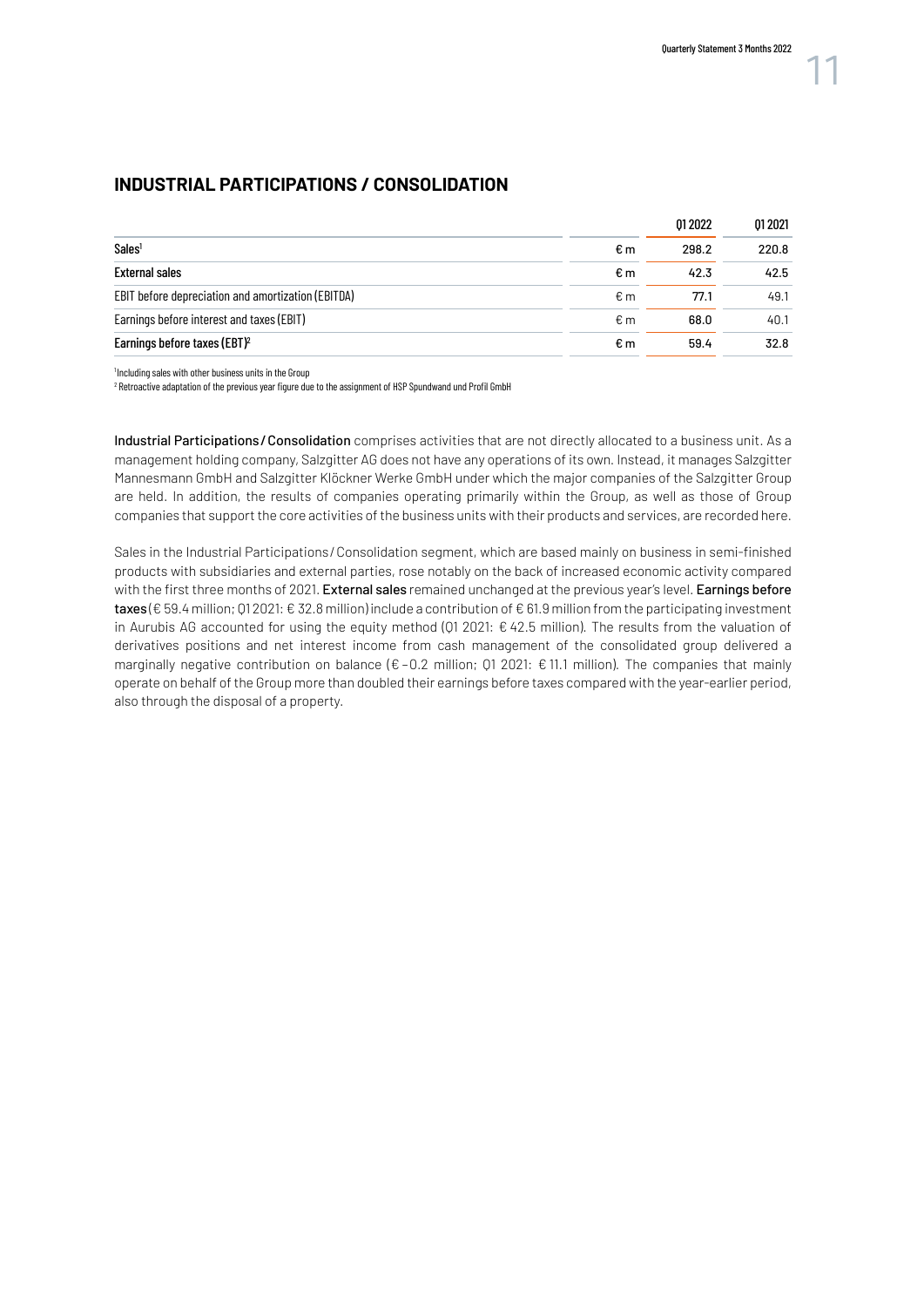### <span id="page-12-0"></span>**PROFITABILITY, FINANCIAL POSITION AND NET ASSETS**

#### **EXPLANATIONS ON THE BALANCE SHEET**

The total assets of the Salzgitter Group rose by € 510 million in the first three months of 2022 compared with December 31, 2021.

Non-current assets dropped by  $\epsilon$  62 million as against the last reporting date. The shares in the companies accounted for using the equity method increased slightly  $(E + 46$  million). Investments in intangible assets and in property, plant and equipment ( $\epsilon$  +67 million) stood at the level of scheduled depreciation and amortization of fixed assets (€ –69 million) in the period under review. Deferred tax assets (€ –110 million) declined due to the lower volume of pension provisions and the utilization of deferred tax assets on tax loss carryforwards at the domestic parent company. Current assets were up by € 572 million in comparison with the last reporting date. This was due in particular to the substantial increase in trade receivables, including contract assets (€ +587 million). Inventories decreased by € 30 million as against the last reporting date. The lower level of cash and cash equivalents (€-74 million) was offset by other receivables and assets ( $\epsilon$  +78 million).

On the liabilities side, pension provisions dropped by  $\epsilon$  –277 million given the higher actuarial rate of 2.1% compared with the end of the previous year (2021/12/31: 1.3%). Equity increased also on the back of the positive result ( $\epsilon$ +654 million). With the growth in equity and higher total assets, the equity ratio stood at a sound 37.3%. Non-current liabilities were € –275 million lower overall than the year-earlier figure, which reflected the lower pension provisions in particular. Current liabilities rose by € 131 million. While trade payables, including contract liabilities (€ –58 million), did not fall far short of the levels on the last reporting date, other liabilities ( $\epsilon$ +159 million) and other tax liabilities (€ +33 million) increased.

Due to a reporting-date-related increase in working capital, the net financial position of  $€$  -620 million dropped tangibly below the level posted on the balance sheet date at year-end 2021 ( $\epsilon$ -544 million). Cash investment, including securities (€ 744 million; 2020/12/31: € 820 million), was offset by liabilities of € 1,364 million (2021/12/31: € 1,365 million), of which € 705 million were owed to banks (2021/12/31: € 688 million). As before, assets and liabilities from leasing arrangements are not considered in the net financial position. The higher business volume is reflected by the significant rise in trade receivables and trade payables respectively on the balance sheet date that do not impact the net financial position until the payment date.

#### **NOTES TO THE CASH FLOW STATEMENT**

Given a pre-tax result of  $\epsilon$  465 million, a negative cash flow from operating activities of  $\epsilon$  -15 million was reported (previous year: € +109 million). While the improved result had a positive influence on the operating cash flow, this was offset by the notable increase in working capital.

The cash outflow from investing activities of  $\epsilon$  -49 million (previous year:  $\epsilon$  -123 million, including disbursements for cash investments of  $\epsilon$  –50 million), mainly reflects progress made in the major strategic projects, along with regular investment requirements, and largely comprises disbursements for capital expenditure in intangible assets and in property, plant and equipment ( $\epsilon$  –61 million; previous year:  $\epsilon$  –78 million). Proceeds from the disposal of property, plant and equipment had an offsetting effect.

The repayments of loans and interest payments resulted in a negative cash outflow from financing activity ( $\epsilon$ -15 million; previous year:  $\epsilon$  -35 million).

As a result of the negative overall cash flow, cash and cash equivalents ( $\epsilon$  668 million) decreased accordingly compared with December 31, 2021 (€ 742 million).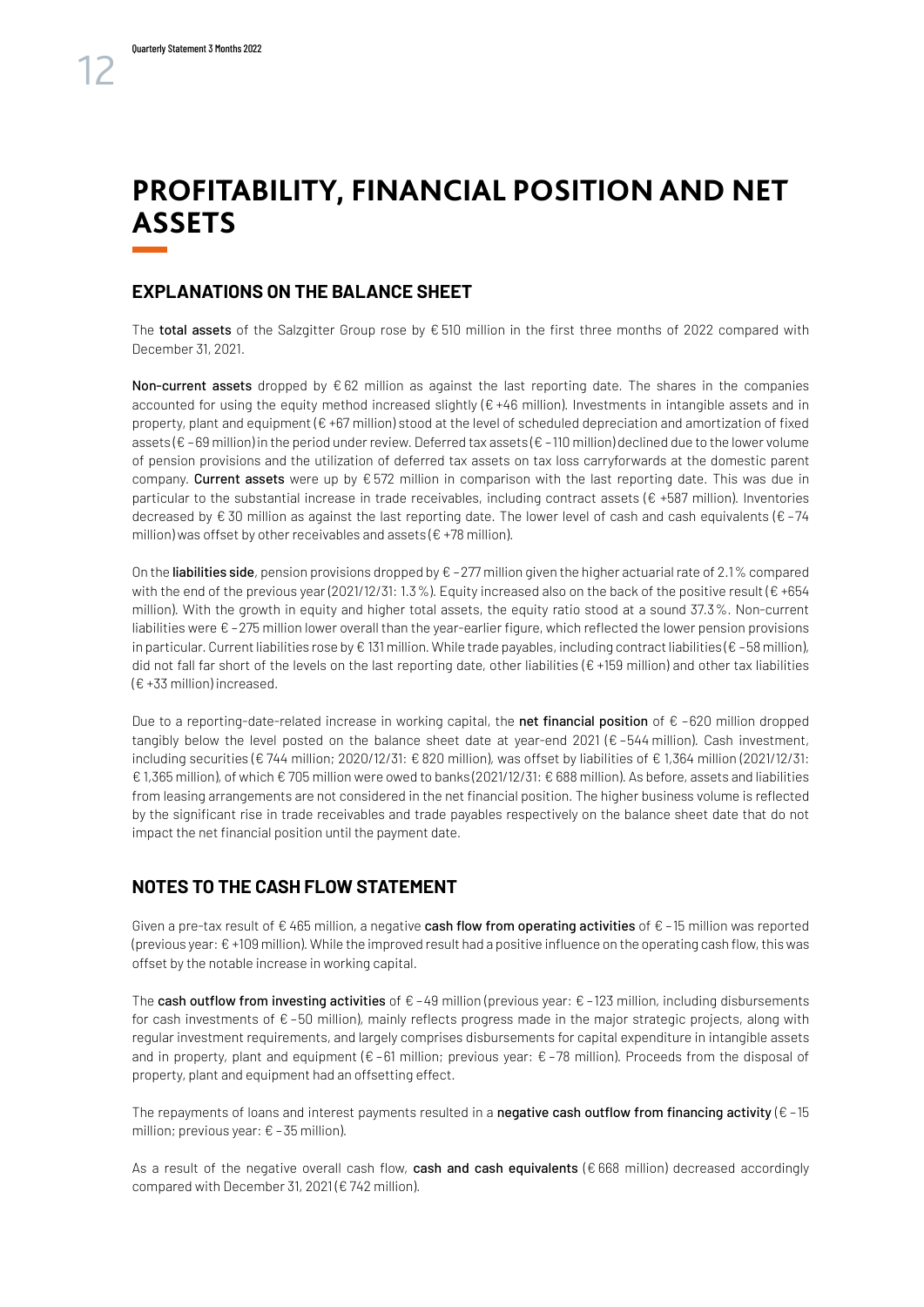### <span id="page-13-0"></span>**EMPLOYEES**

|                                             | 2022/03/31 | 2021/12/31 | Change |
|---------------------------------------------|------------|------------|--------|
| Core workforce <sup>1</sup>                 | 22,492     | 22,356     | 136    |
| <b>Steel Production Business Unit</b>       | 7.271      | 7,158      | 113    |
| <b>Steel Processing Business Unit</b>       | 5,340      | 5,341      | $-1$   |
| Trading Business Unit                       | 1,935      | 1,934      |        |
| <b>Technology Business Unit</b>             | 5,323      | 5,298      | 25     |
| Industrial Participations/Consolidation     | 2,623      | 2,625      | $-2$   |
| Apprentices, students, trainees             | 1,148      | 1,310      | $-162$ |
| Non-active age-related part-time employment | 632        | 590        | 42     |
| <b>Total workforce</b>                      | 24,272     | 24,255     | 17     |

Rounding differences may occur due to pro-rata shareholdings. 1 Excluding executive body members

As of March 31, 2022, the core workforce of the Salzgitter Group numbered 22,492 employees, which is 136 persons more than at the end of the financial year 2021. A major part of the increase in the workforce was accounted for by another 123 persons joining Salzgitter Flachstahl GmbH and is due to hiring temporary employees outsourced that was planned in any case at an earlier point in time and to offering employment to trainees in January 2022. A total of 136 trainees were hired during the reporting period, 99 of whom were given temporary contracts. A countereffect emanated above all from members of the company going into non-active age-related part-time or reaching retirement age. The total workforce stood at 24,272 persons. The number of temporary staff outsourced stood at 1,068 on March 31, 2022, which is 91 persons more than on the previous year's reporting date. At the end of the reporting period, 80 employees were working short time in the domestic Group companies, 60 of whom are active at Salzgitter Europlatinen GmbH.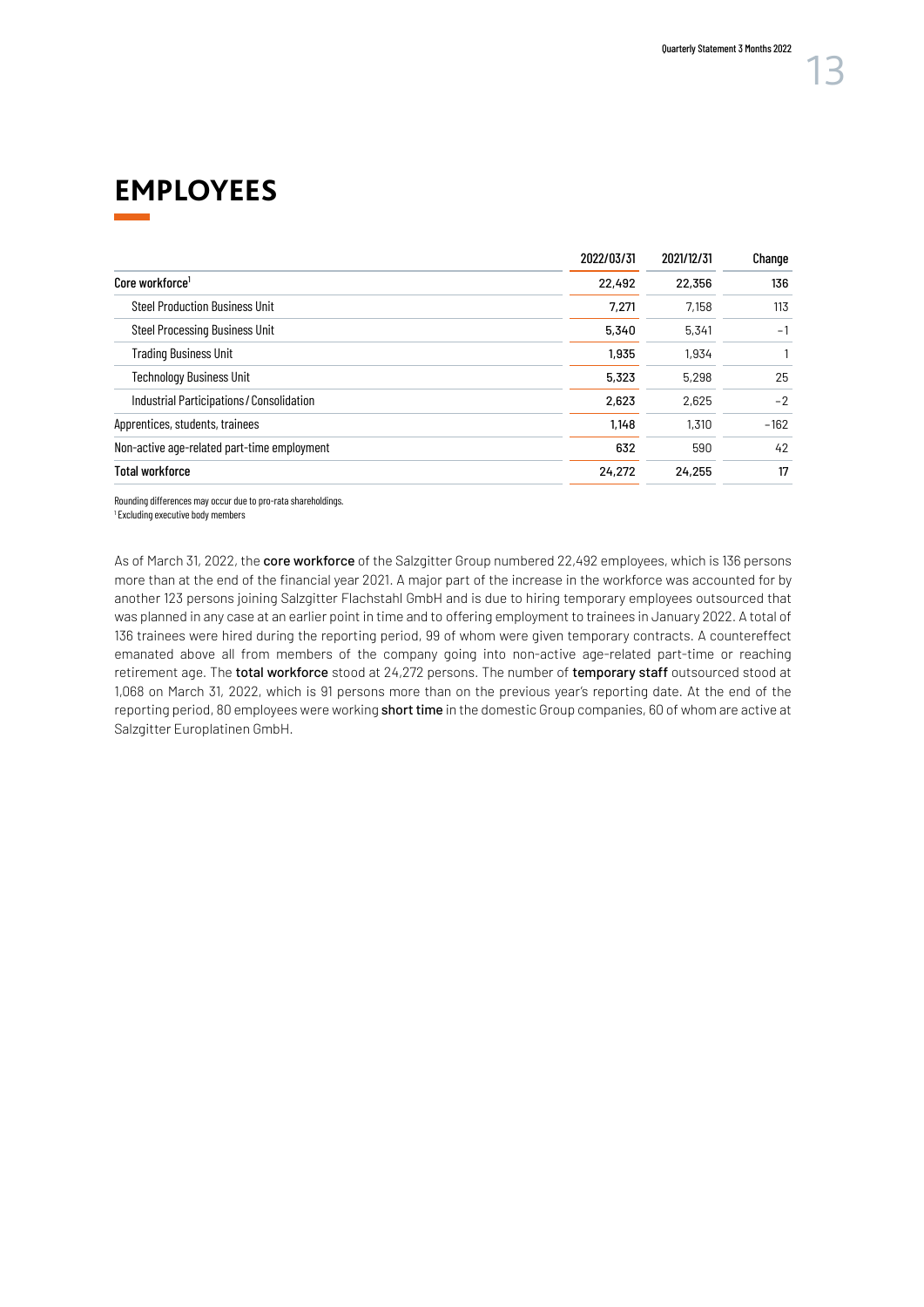## <span id="page-14-0"></span>**FORECAST, OPPORTUNITIES AND RISK REPORT**

#### **OUTLOOK**

Compared with the previous year, the business units anticipate that business in the financial year 2022 will develop as follows:

As part of the Steel Production Business Unit, the strip steel segment expects business to develop extremely well. Although disrupted supply chains resulted in production downtime in the automotive industry during the first quarter, this shortfall should be partly made up again over the course of the year. Moreover, finding alternative customers is proving successful. Inasmuch, we assume that capacity utilization will be largely covered by demand. Our order intake and orders on hand indicate a sustained, positive selling price level. On the raw materials front, we expect much lower costs for iron ore but significantly higher costs for coking coal. We also anticipate that business will perform well in the sections segment. All in all, we anticipate an increase in sales boosted by higher average selling prices in the Steel Production Business Unit, along with a significantly higher pre-tax profit compared with the yearearlier period.

The Steel Processing Business Unit companies generally expect a tangible improvement in the business situation. Positive effects from the commissioning of Ilsenburg's new heat treatment line and the production of feedstock for the "Scarborough contract" of EUROPIPE in the Mülheim mill are resulting in good capacity utilization for the companies producing heavy plate. While, similar to Mannesmann Grossrohr GmbH, the German mill of the EUROPIPE Group is reporting improved capacity utilization and predicting further booking opportunities, the US EUROPIPE companies continue to be determined by unsatisfactory bookings. Volumes are expected to increase in the mediumdiameter line pipes segment. The precision tubes companies assume higher volumes in all product areas but, as with the stainless tubes group, are confronted by reticence on the part of market participants. All in all, we forecast the following for the business unit: a significant increase in shipment volumes and - despite the pronounced burden energy prices are placing on all companies – a markedly improved, positive pre-tax result compared with the previous year that was impacted by impairment.

The Trading Business Unit remains optimistic about the performance of its companies and assumes that the exceptionally good earnings situation in the first quarter can be outperformed in the second quarter, with margins returning to more normal levels in the second half of the year. Despite difficult trading conditions, international trading anticipates stable shipments. All in all, we expect growth in shipments and sales for the segment and a very gratifying pre-tax profit that will nevertheless drop notably below the previous year's record figure.

The companies of the Technology Business Unit began the new year with improved orders on hand compared with the previous year, with further growth generated in the first quarter of 2022. Driven by the rigorous expediting of the "KHS Future" program and the marketing and sales of new, innovative products, we predict improved profitability of the KHS Group, accompanied by sales growth. The two DESMA specialist mechanical engineering companies anticipate a sustained market recovery and a pre-tax result that exceeds the year-earlier figure. Consequently, we anticipate higher sales for the business unit, as well as earnings before taxes - adjusted for the effect on earnings from the disposal of the pouch business in the financial year 2021 – that will exceed the previous year's level.

Thanks to the strong first-quarter we now anticipate the following for the Salzgitter Group in the financial year 2022:

- an increase in sales to just under  $\epsilon$  11 billion,
- $\mu$  a pre-tax profit (EBT) of between € 750 million and € 900 million, and
- / a return on capital employed that is around the previous year's level.

In the context of the above, we have taken commodity and energy costs as well as steel prices at the current level as a basis and assume ongoing unrestricted availability of natural gas as a precondition for maintaining production. Sustained supply and capacity bottlenecks on the procurement markets, compounded by geopolitical tensions, pose uncertainty for the anticipated development. We make explicit reference to virtually unquantifiable forecast risks in connection with the Ukraine war.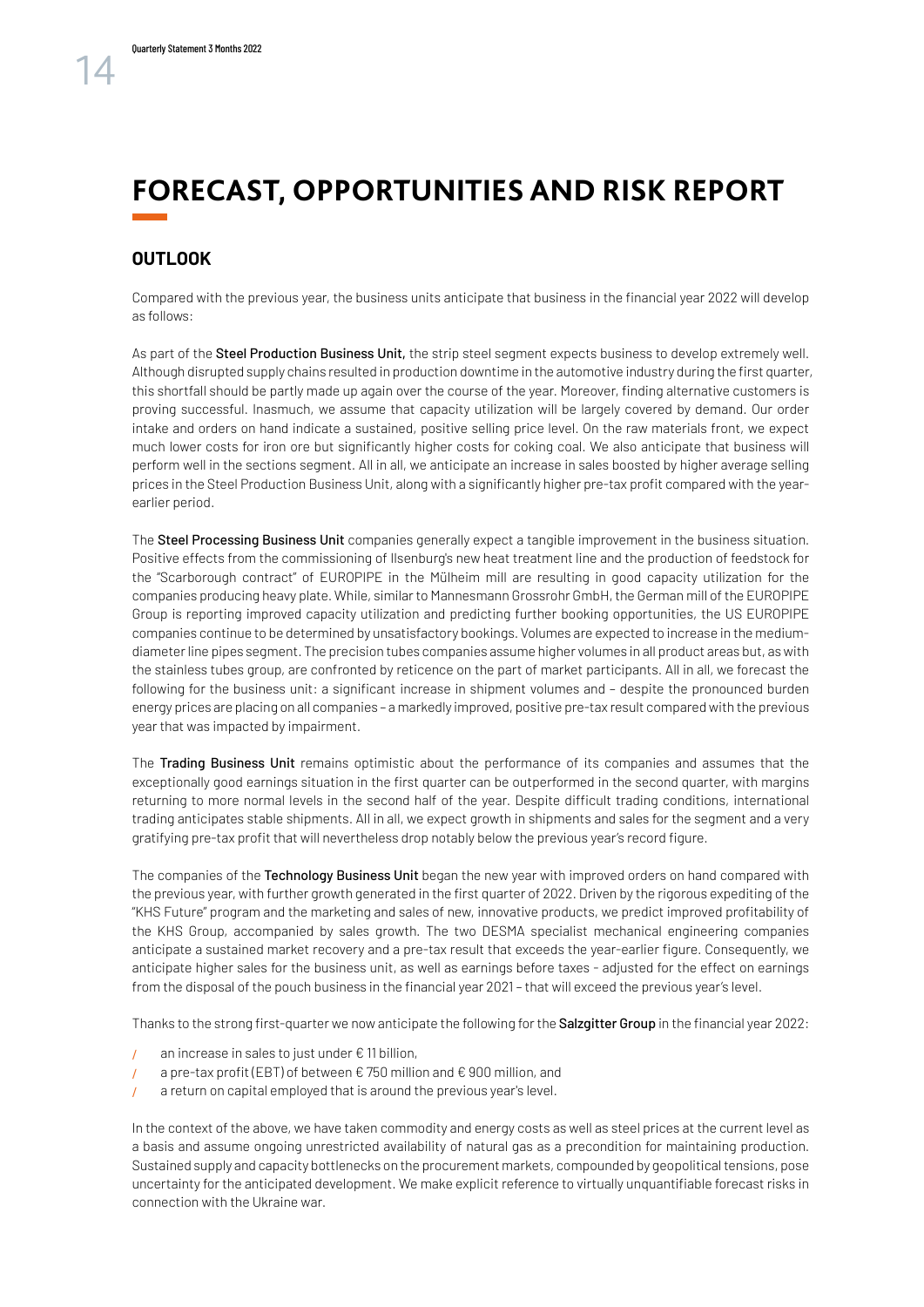#### **RISK MANAGEMENT**

At the time of reporting, we find ourselves dealing with the impact of the Russia/Ukraine war, disruptions in global supply and logistics chains, as well as extreme volatility on the raw materials and energy markets, with the associated wave of higher inflation rates. At present, and to the extent foreseeable, we have factored the effects on earnings in the companies into guidance for the current year, as far as can be estimated.

Despite reduced discernibility, there were no risks that could endanger the Salzgitter Group as a going concern as of the reporting date. With regard to the individual **opportunities and risks**, we make reference to the Annual Report 2021.

#### GEOPOLITICAL RISKS

On February 24, 2022, Russia began its attack on Ukraine. With regard to the Salzgitter Group, economic uncertainties pertain in particular to price trends and supply reliability on the procurement markets for energy and commodities and future sales prospects. At the time of reporting, the direct impact on our customers and suppliers was changing, partly on a daily basis. Framework conditions shifting at short notice makes it impossible to reliably quantify the consequences. With regard to supply reliability, we are in contact with alternative suppliers and expect delivery in line with requirements to continue. The decline in sales in the war-affected regions of Russia and Ukraine does not have a significant impact on us.

The delivery volumes of Russian natural gas to the EU were at a level expected at the time of reporting. Furthermore, countermeasures with the full support of Germany's policymakers, such as the construction of LNG terminals on the coast and ramping up imports from Norway and the Netherlands, have been initiated in order to significantly mitigate the medium-term dependence on Russian gas and to achieve independence.

A stable supply of natural gas is also fundamentally important for our Group. At the same time, however, it should be noted that significant areas of our activities are less affected. Metallurgy for steel production at the Salzgitter site can be operated independently, while processing slabs into coils necessitates natural gas. Due to the district heating supply of nearby residential areas, we expect – if it comes to it – to receive emergency supplies from the grid operator pursuant to Section 53a of Germany's energy industry law. Serious constraints on production are therefore not anticipated. Our location in Ilsenburg where heavy plate is rolled will be supplied with natural gas from the Netherlands. Section production at the Peine site would also still be able to continue if natural gas supplies were limited, albeit with lower output. Furthermore, we place emphasis on the fact that the companies of our Technology and Trading business units would not be directly affected.

The current increase in COVID-19 infection rates in China, compounded by massive lockdowns, is likely to impact negatively on various supply chains in the coming months. Freight prices are also expected to rise due to the lower levels of shipping availability.

The sharp increase in the price of input raw materials, energy and preliminary products resulting from the aforementioned developments has triggered the highest inflation rates in Germany since the 1970s. The German government's Council of Experts has meanwhile lowered its economic forecast for 2022 from 4.6 percent to 1.8 percent.

In the knowledge that the global supply chains are extremely vulnerable, conclusions can also be drawn about new developments for companies producing and selling mainly in Europe, such as Salzgitter AG. Re-localizing production chains, new infrastructure investment, along with the strategic privatization of local suppliers versus importers, could increase the need for local products in the medium term.

#### SECTORAL RISKS

The statements made in the Annual Report 2021 generally retain their validity. The following additional aspects are to be taken into account.

The imposing of sanctions against imports of finished steel products from Russia and Belarus, as well as the cessation of supplies from Ukraine have prompted some steel consumer associations to demand that all trade safeguard measures be lifted. To counteract concerns about supply shortages, the EU Commission has distributed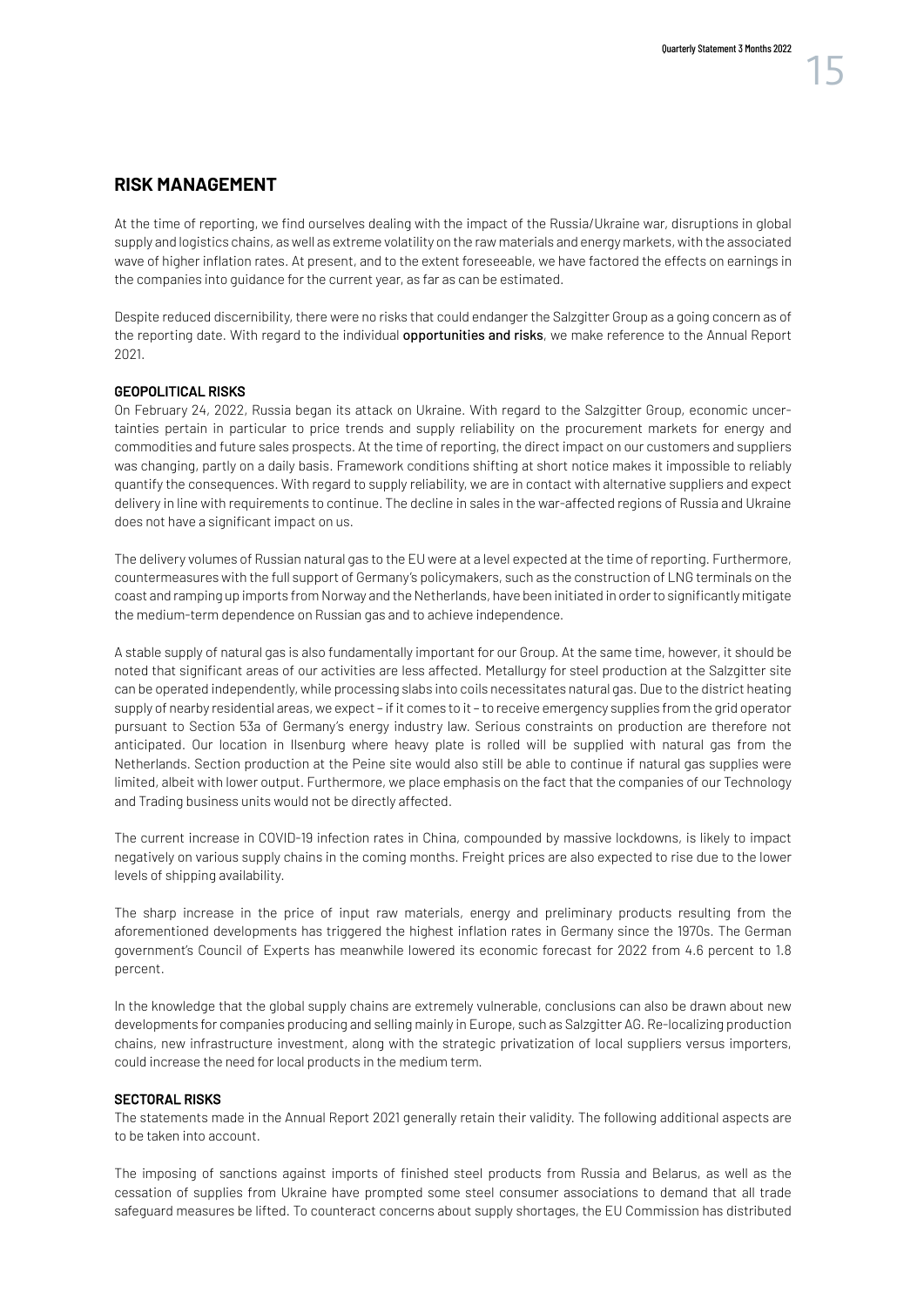On April 27, the EU Commission decided to lift all import duties on products from Ukraine, initially for a period of one year. Along with regular duties, this also includes all anti-dumping and safeguard measures. The EU Commission's proposal still has to be ratified by the Council and Parliament.

The question remains open as to whether anti-dumping and anti-subvention instruments are to be extended in the context of expiration reviews conducted every five years or whether new duties are to be imposed in current procedures.

In the meantime, negotiations are still underway on introducing a Carbon Border Adjustment Mechanism (CBAM) to prevent the risk of carbon leakage for the purpose of replacing the free CO<sub>2</sub> allowance allocation in the long term. An extended transition period with test phases, export discounts and stringent rules against obviating the measures are critical for creating an effective mechanism. Insufficient progress has been made in particular regarding the transition period and export discounts. An ineffective CBAM, accompanied by the discontinuation of free allotment, would have negative consequences for the profitability of the EU steel industry compared with non-European competitors. The negotiations between the Council of Ministers, the EU Parliament and EU Commission are still ongoing.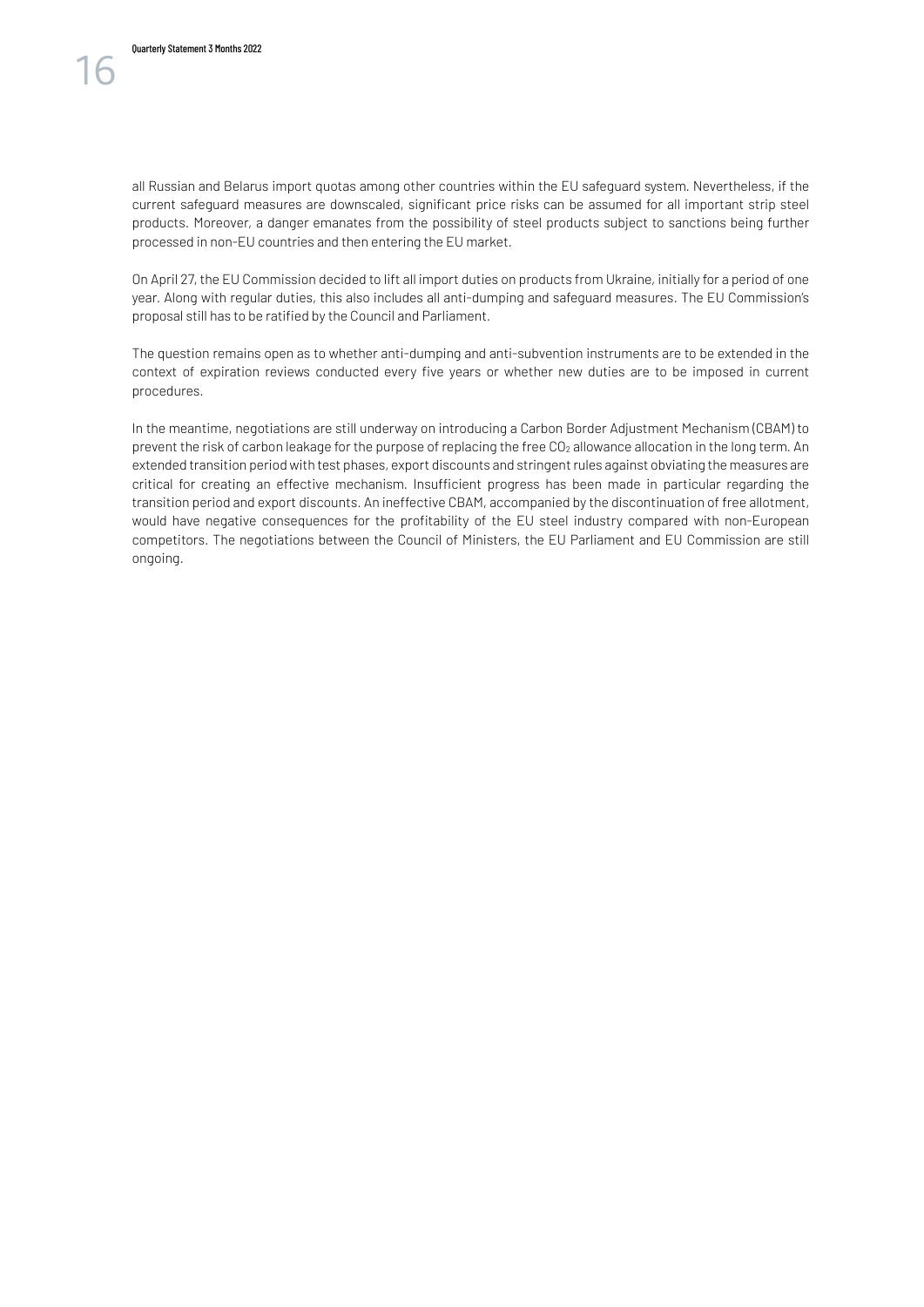# <span id="page-17-0"></span>**INTERIM REPORT**

#### **CONSOLIDATED INCOME STATEMENT**

| In $\epsilon$ million                                                                  | 01 20 22 | 01 20 21 |
|----------------------------------------------------------------------------------------|----------|----------|
| <b>Sales</b>                                                                           | 3,349.9  | 2,094.1  |
| Increase / decrease in finished goods and work in process / other own work capitalized | $-10.5$  | $-18.2$  |
| <b>Total operating performance</b>                                                     | 3,339.3  | 2,075.9  |
| Other operating income                                                                 | 162.2    | 114.8    |
| Cost of materials                                                                      | 2,193.8  | 1,333.1  |
| Personnel expenses                                                                     | 447.2    | 424.3    |
| Amortization and depreciation of intangible assets and property, plant and equipment   | 69.3     | 74.2     |
| Other operating expenses                                                               | 366.8    | 265.2    |
| Result from impairment losses and reversal of impairment losses of financial assets    | $-0.1$   | $-1.4$   |
| Income from shareholdings                                                              |          |          |
| Result from investments accounted for using the equity method                          | 54.7     | 36.1     |
| Finance income                                                                         | 1.9      | 1.9      |
| Finance expenses                                                                       | 15.5     | 13.2     |
| Earnings before taxes (EBT)                                                            | 465.3    | 117.3    |
| Income tax                                                                             | 96.5     | 40.7     |
| <b>Consolidated result</b>                                                             | 368.8    | 76.6     |
| Amount due to Salzgitter AG shareholders                                               | 367.6    | 74.9     |
| Minority interest                                                                      | 1.2      | 1.7      |
| Appropriation of profit                                                                |          |          |
| <b>Consolidated result</b>                                                             | 368.8    | 76.6     |
| Profit carried forward from the previous year                                          | 45.1     |          |
| Minority interest in consolidated net result                                           | 1.2      | 1.7      |
| Dividend payment                                                                       |          |          |
| Transfer from $(+)/$ to $(-)$ other retained earnings                                  | $-367.6$ | $-74.9$  |
| Unappropriated retained earnings of Salzgitter AG                                      | 45.1     |          |
| Earnings per share (in $\epsilon$ ) - basic                                            | 6.80     | 1.38     |
| Earnings per share (in $E$ ) - diluted                                                 |          |          |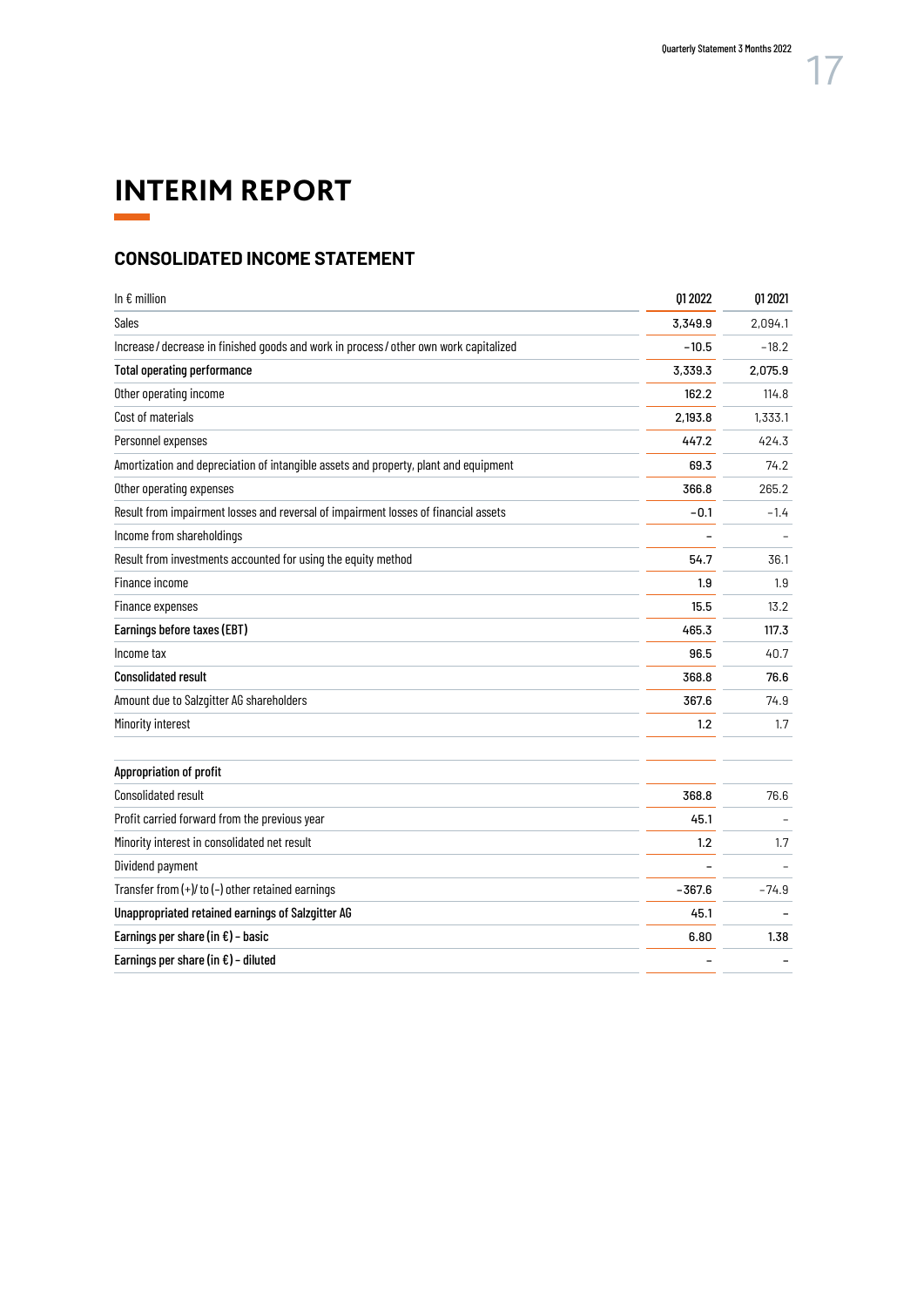#### **STATEMENT OF COMPREHENSIVE INCOME**

| In $\epsilon$ million                                                                  | 012022  | 01 20 21 |
|----------------------------------------------------------------------------------------|---------|----------|
| <b>Consolidated result</b>                                                             | 368.8   | 76.6     |
| Recycling                                                                              |         |          |
| Changes in value from currency translation                                             | 9.1     | 9.2      |
| Changes in value from cash flow hedges                                                 | 106.2   | $-10.0$  |
| Fair value change                                                                      | 97.7    | $-13.6$  |
| Recognition with effect on income                                                      | 8.4     | 3.5      |
| Deferred taxes                                                                         |         |          |
| Changes in the value of investments in companies accounted for using the equity method | 12.6    | 4.3      |
| Fair value change                                                                      | 10.9    |          |
| Recognition with effect on income                                                      |         |          |
| <b>Currency translation</b>                                                            | 1.7     | 4.3      |
| Deferred taxes                                                                         |         |          |
| Deferred taxes on other changes without effect on income                               | 0.0     | $-1.0$   |
| Subtotal                                                                               | 127.9   | 2.5      |
| Non-recycling                                                                          |         |          |
| Changes in equity instruments measured at fair value without effect on income          |         |          |
| Fair value change                                                                      |         |          |
| Deferred taxes                                                                         |         |          |
| <b>Remeasurements</b>                                                                  | 203.8   | 82.1     |
| Remeasurement of pensions                                                              | 265.1   | 107.1    |
| Deferred taxes                                                                         | $-61.3$ | $-25.0$  |
| Changes in the value of investments in companies accounted for using the equity method |         |          |
| Subtotal                                                                               | 203.8   | 82.1     |
| Other comprehensive income                                                             | 331.7   | 84.6     |
|                                                                                        |         |          |
| Total comprehensive income                                                             | 700.6   | 161.2    |
| Total comprehensive income due to Salzgitter AG shareholders                           | 699.4   | 159.5    |
| Total comprehensive income due to minority interest                                    | 1.2     | 1.7      |
|                                                                                        | 700.6   | 161.2    |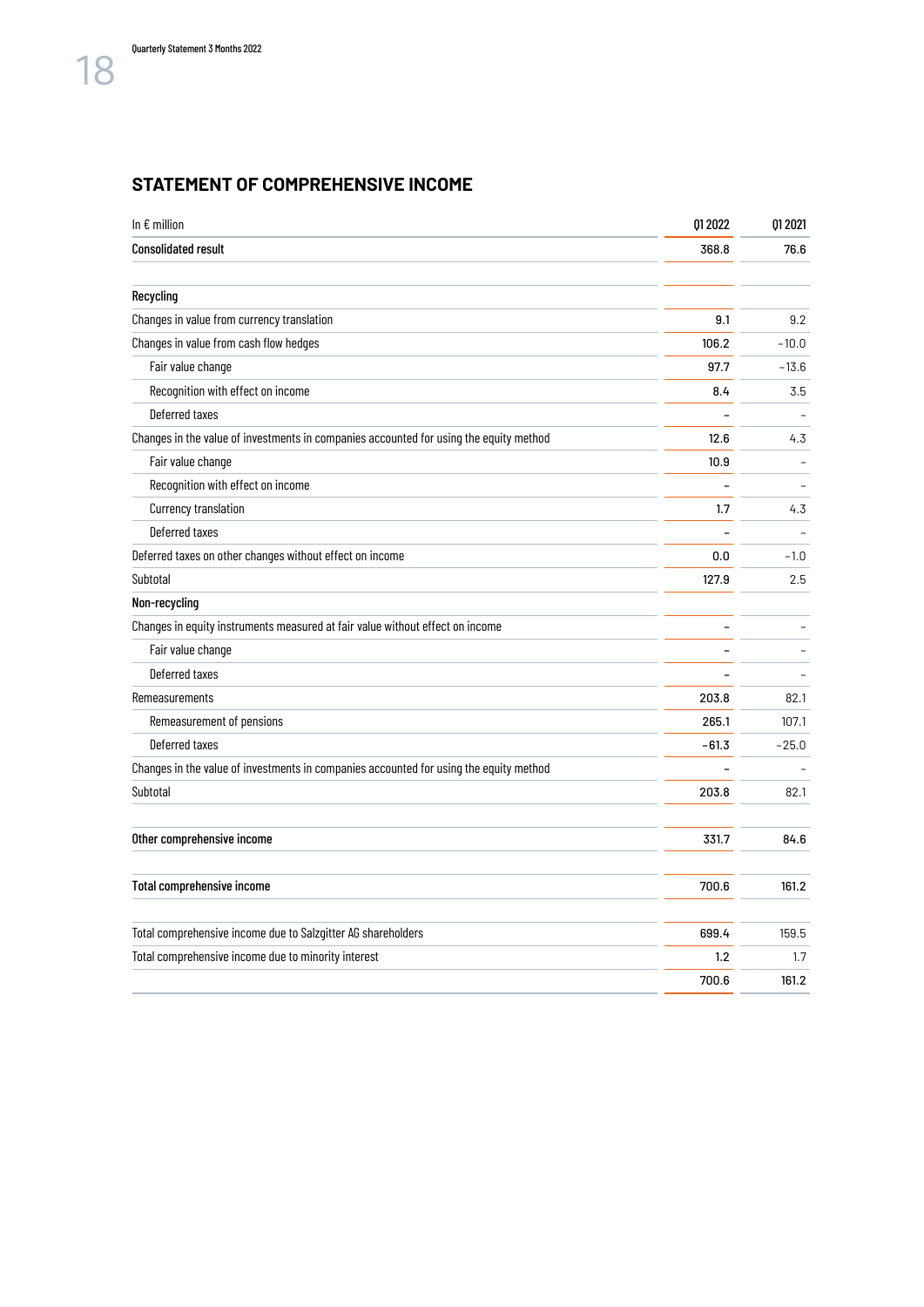### **CONSOLIDATED BALANCE SHEET**

| Assets in € million                                            | 2022/03/31 | 2021/12/31 |
|----------------------------------------------------------------|------------|------------|
| Non-current assets                                             |            |            |
| Intangible assets                                              | 213.6      | 216.5      |
| Property, plant and equipment                                  | 2,049.7    | 2,051.4    |
| Investment property                                            | 79.2       | 79.5       |
| <b>Financial assets</b>                                        | 50.1       | 51.4       |
| Investments in companies accounted for using the equity method | 1,373.4    | 1,327.8    |
| Trade receivables                                              | 7.2        | 8.3        |
| Other receivables and other assets                             | 32.9       | 21.6       |
| Income tax assets                                              | 0.0        | 1.9        |
| Deferred income tax assets                                     | 381.8      | 491.8      |
|                                                                | 4,187.9    | 4,250.2    |
| <b>Current assets</b>                                          |            |            |
| Inventories                                                    | 3,093.1    | 3,123.3    |
| Trade receivables                                              | 1,964.4    | 1,452.8    |
| Contract assets                                                | 398.1      | 323.0      |
| Other receivables and other assets                             | 375.0      | 296.7      |
| Income tax assets                                              | 28.5       | 17.0       |
| <b>Securities</b>                                              | 49.6       | 49.7       |
| Cash and cash equivalents                                      | 668.2      | 741.8      |
|                                                                | 6,576.9    | 6,004.3    |
| Assets available for sale                                      |            | 0.5        |
|                                                                | 6,576.9    | 6,004.7    |
|                                                                | 10,764.8   | 10,254.9   |
|                                                                |            |            |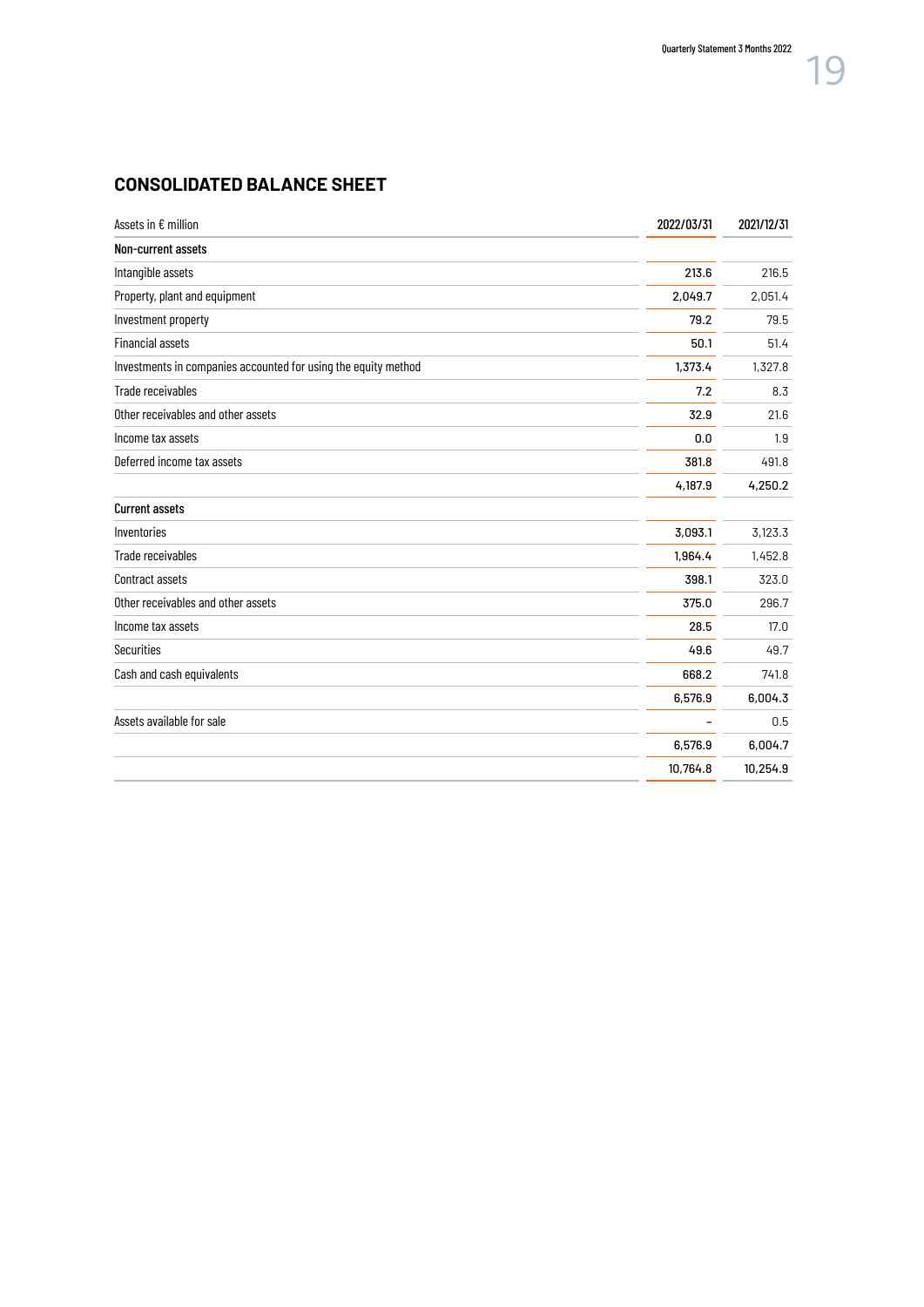| Equity and liabilities in $\epsilon$ million    | 2022/03/31 | 2021/12/31 |
|-------------------------------------------------|------------|------------|
| <b>Equity</b>                                   |            |            |
| Subscribed capital                              | 161.6      | 161.6      |
| Capital reserve                                 | 257.0      | 257.0      |
| Retained earnings                               | 3,742.2    | 3,170.3    |
| Other reserves                                  | 163.0      | 82.0       |
| Unappropriated retained earnings                | 45.1       | 45.1       |
|                                                 | 4,368.9    | 3,716.0    |
| Treasury shares                                 | $-369.7$   | $-369.7$   |
|                                                 | 3,999.2    | 3,346.3    |
| Minority interest                               | 11.9       | 10.7       |
|                                                 | 4,011.1    | 3,357.0    |
| Non-current liabilities                         |            |            |
| Provisions for pensions and similar obligations | 1,901.5    | 2,178.6    |
| Deferred tax liabilities                        | 146.8      | 147.1      |
| Income tax liabilities                          | 24.4       | 25.7       |
| Other provisions                                | 268.1      | 267.5      |
| <b>Financial liabilities</b>                    | 623.1      | 621.5      |
| Other liabilities                               | 8.1        | 6.6        |
|                                                 | 2,972.1    | 3,247.0    |
| <b>Current liabilities</b>                      |            |            |
| Other provisions                                | 265.2      | 263.1      |
| <b>Financial liabilities</b>                    | 888.7      | 893.2      |
| Trade payables                                  | 1,642.5    | 1,728.9    |
| <b>Contract liabilities</b>                     | 382.1      | 353.8      |
| Income tax liabilities                          | 68.8       | 36.1       |
| Other liabilities                               | 534.3      | 375.6      |
|                                                 | 3,781.6    | 3,650.7    |
|                                                 | 10,764.8   | 10,254.9   |
|                                                 |            |            |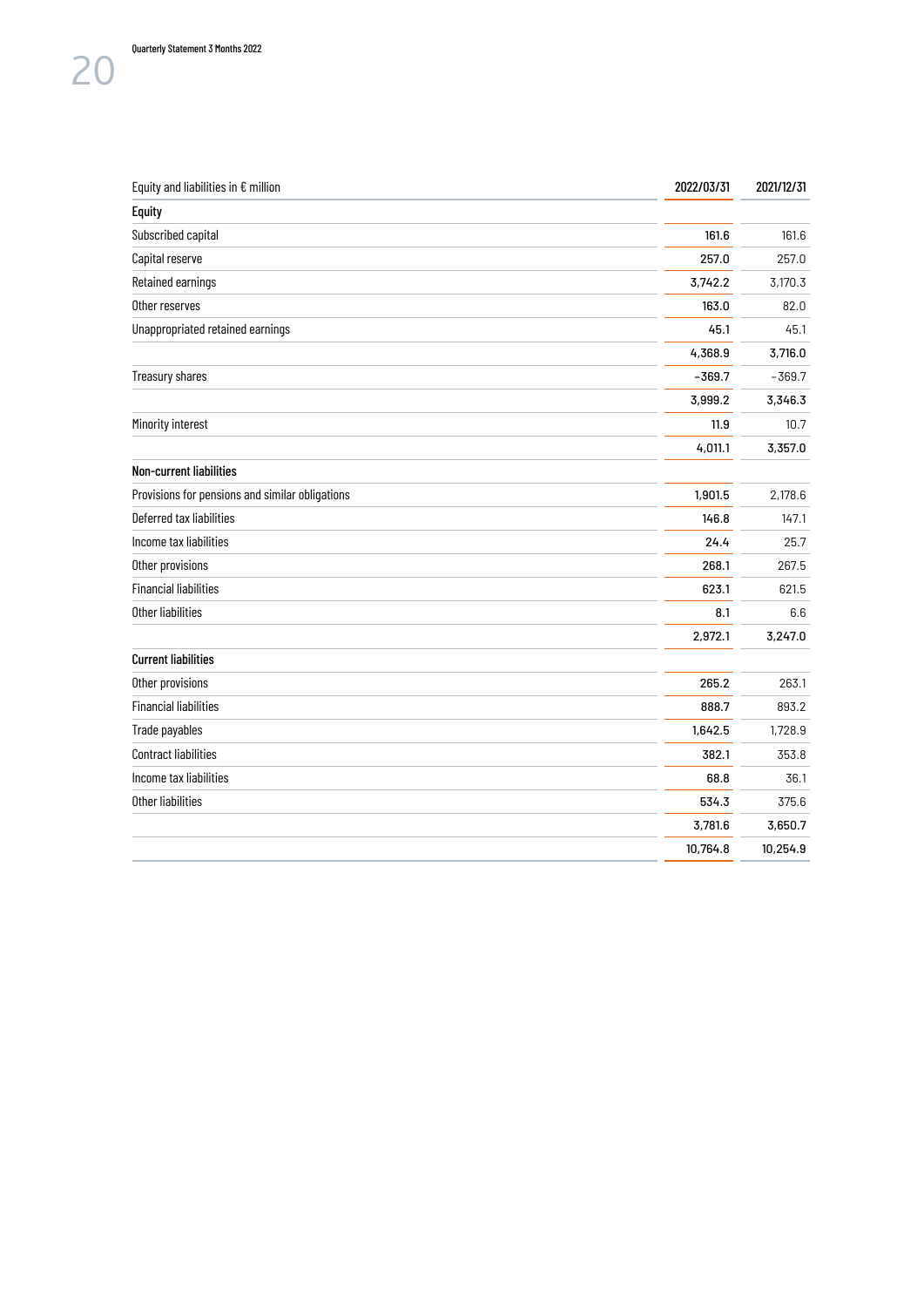### **CASH FLOW STATEMENT**

| In $\epsilon$ million                                                                                                         | 012022  | 01 20 21 |
|-------------------------------------------------------------------------------------------------------------------------------|---------|----------|
| Earnings before taxes (EBT)                                                                                                   | 465.3   | 117.3    |
| Depreciation write-downs (+) / write-ups (-) of non-current assets                                                            | 69.1    | 74.1     |
| Income tax paid (-) / refunded (+)                                                                                            | $-16.6$ | $-12.6$  |
| Other non-cash expenses (+)/ income (-)                                                                                       | 3.4     | 11.2     |
| Interest expenses                                                                                                             | 15.5    | 13.2     |
| Gain (-) / loss (+) from the disposal of non-current assets                                                                   | $-7.8$  | 1.7      |
| Increase $(-)$ / decrease $(+)$ in inventories                                                                                | 35.7    | 46.0     |
| Increase (-) / decrease (+) in trade receivables and other assets not attributable to investment or financing<br>activities   | -591.3  | $-426.2$ |
| Use of provisions affecting payments, excluding income tax provisions                                                         | $-54.5$ | $-50.0$  |
| Increase (+) / decrease (-) in trade payables and other liabilities not attributable to investment or financing<br>activities | 66.0    | 334.1    |
| Cash outflow/inflow from operating activities                                                                                 | $-15.2$ | 108.8    |
| Cash inflow from the disposal of intangible assets, property, plant and equipment and investment property                     | 10.6    | 3.1      |
| Cash outflow for investments in intangible assets, property, plant and equipment and investment property                      | $-60.5$ | $-78.2$  |
| Cash inflow from investments of funds                                                                                         |         |          |
| Payments for financial investments                                                                                            | 0.0     | $-50.0$  |
| Cash inflow from the disposal of non-current assets                                                                           | 2.3     | 2.5      |
| Cash outflow for investments in non-current assets                                                                            | $-0.8$  | -0.0     |
| Cash outflow from investment activities                                                                                       | $-48.5$ | $-122.7$ |
| Payouts to company owners                                                                                                     |         |          |
| Deposits from taking out loans and other financial debts                                                                      | 4.2     |          |
| Repayment of loans and other financial liabilities                                                                            | -11.2   | $-10.4$  |
| Interest paid                                                                                                                 | $-7.8$  | $-24.5$  |
| Cash outflow/inflow from financing activities                                                                                 | $-14.8$ | $-34.9$  |
| Cash and cash equivalents at the start of the period                                                                          | 741.8   | 621.4    |
| Gains and losses from changes in foreign exchange rates                                                                       | 4.9     | 5.8      |
| Payment-related changes in cash and cash equivalents                                                                          | $-78.5$ | $-48.7$  |
| Cash and cash equivalents at the end of the period                                                                            | 668.2   | 578.4    |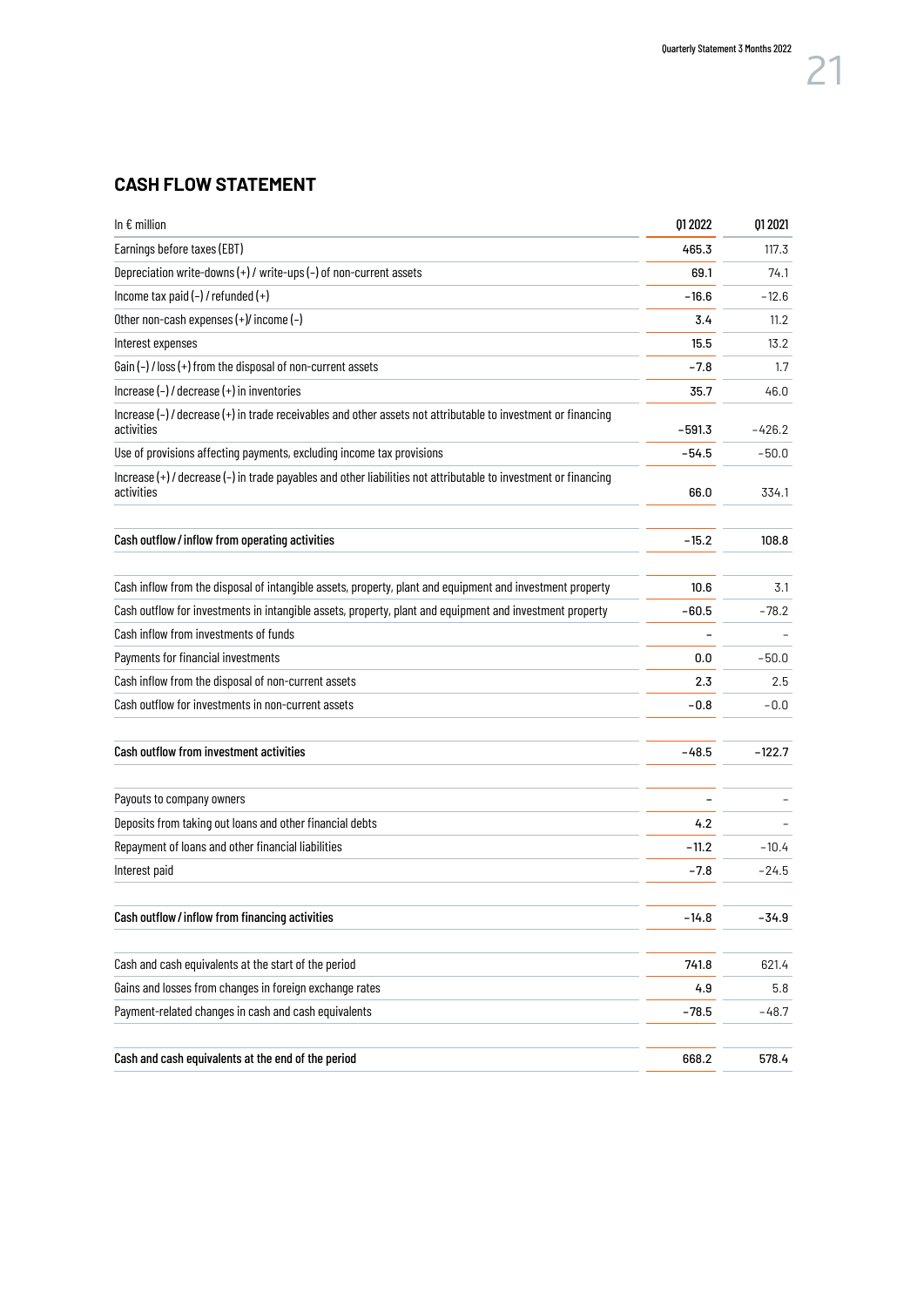#### <span id="page-22-0"></span>**NOTES Contract Contract**

#### **SEGMENT REPORTING**

| In $\epsilon$ million                                                                                        | <b>Steel Production</b> |          | <b>Steel Processing</b>  |          | <b>Trading</b> |          |
|--------------------------------------------------------------------------------------------------------------|-------------------------|----------|--------------------------|----------|----------------|----------|
|                                                                                                              | 01 20 22                | 01 20 21 | 012022                   | 01 20 21 | 01 20 22       | 01 20 21 |
| <b>External sales</b>                                                                                        | 1,204.4                 | 743.2    | 466.7                    | 334.2    | 1,302.7        | 673.3    |
| Sales to other segments                                                                                      | 397.9                   | 250.1    | 250.9                    | 104.1    | 23.4           | 8.4      |
| Sales to group companies that are not<br>allocated to an operating segment                                   | 1.4                     | 1.0      | 65.8                     | 65.6     | 0.0            | 0.0      |
| Segment sales                                                                                                | 1.603.7                 | 994.3    | 783.3                    | 503.9    | 1,326.1        | 681.7    |
| Interest income (consolidated)                                                                               | 0.0                     | 0.0      | 0.3                      | 0.2      | 0.5            | 0.7      |
| Interest income from other segments                                                                          | ÷                       |          | $\overline{\phantom{a}}$ |          | $\overline{a}$ |          |
| Interest income from group companies that<br>are not allocated to an operating segment                       | 1.1                     | 0.2      | 1.0                      | 1.9      | 3.6            | 2.2      |
| Segment interest income                                                                                      | 1.2                     | 0.2      | 1.3                      | 2.1      | 4.0            | 2.9      |
| Interest expenses (consolidated)                                                                             | 3.8                     | 2.9      | 1.8                      | 1.7      | 3.6            | 2.1      |
| Interest expenses to other segments                                                                          |                         | L        |                          |          |                |          |
| Interest expenses from group companies that<br>are not allocated to an operating segment                     | 1.5                     | 1.0      | 1.7                      | 1.1      | 0.1            | 0.1      |
| Segment interest expenses                                                                                    | 5.3                     | 4.0      | 3.5                      | 2.8      | 3.8            | 2.2      |
| of which interest portion of allocations to<br>pension provisions                                            | 2.7                     | 2.3      | 1.1                      | 1.0      | 0.3            | 0.3      |
| Depreciation of property, plant and<br>equipment and amortization of intangible<br>assets                    | 36.5                    | 36.5     | 12.8                     | 17.9     | 4.0            | 4.1      |
| of which scheduled depreciation of<br>property, plant and equipment and<br>amortization of intangible assets | 36.5                    | 36.5     | 12.8                     | 17.9     | 4.0            | 4.1      |
| EBIT before depreciation and amortization<br>(EBITDA)                                                        | 330.8                   | 83.5     | 19.4                     | $-9.8$   | 101.8          | 48.1     |
| Earnings before interest and taxes (EBIT)                                                                    | 294.4                   | 47.0     | 6.6                      | $-27.7$  | 97.8           | 44.0     |
| Segment earnings before taxes                                                                                | 290.3                   | 43.2     | 4.4                      | $-28.4$  | 98.1           | 44.7     |
| of which resulting from investments in<br>companies accounted for using the equity<br>method                 |                         |          | $-7.2$                   | $-6.4$   |                |          |
| Investments in property, plant and equipment<br>and intangible assets                                        | 30.4                    | 33.1     | 13.8                     | 33.0     | 2.8            | 3.1      |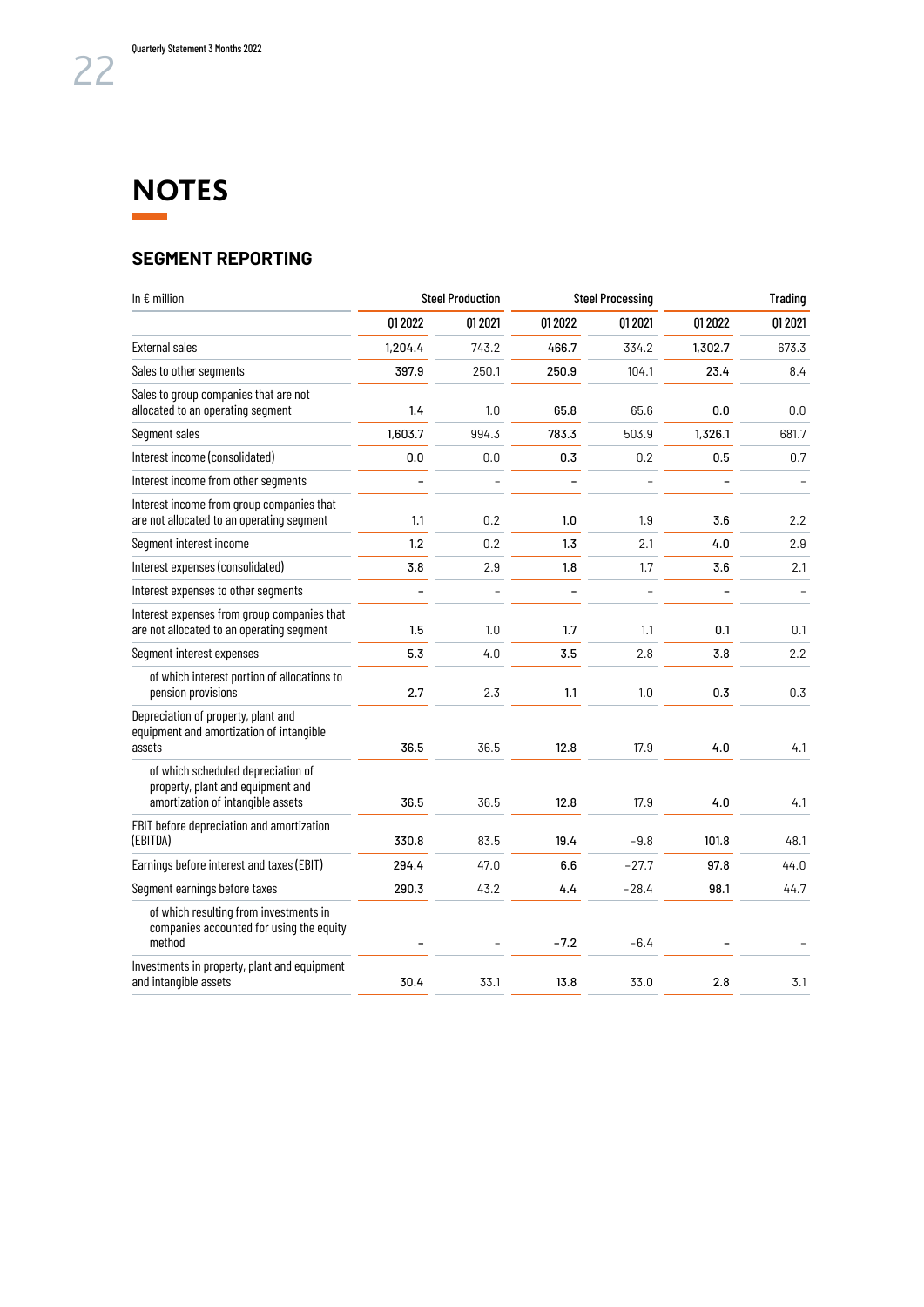|         | Technology               |                |                   | Total segments  Participations / Consolidation | Industrial               | Group    |          |
|---------|--------------------------|----------------|-------------------|------------------------------------------------|--------------------------|----------|----------|
| 012022  | 01 2021                  | 01 20 22       | 01 20 21          | 01 20 22                                       | 01 20 21                 | 01 20 22 | 01 20 21 |
| 333.7   | 300.9                    | 3,307.5        | 2,051.6           | 42.4                                           | 42.5                     | 3,349.9  | 2,094.1  |
| 0.3     | 0.1                      | 672.4          | 362.7             | 255.8                                          | 178.3                    | 928.2    | 541.0    |
|         |                          | 67.3           | 66.6              |                                                |                          | 67.3     | 66.6     |
| 334.0   | 301.0                    | 4,047.2        | 2,480.9           | 298.2                                          | 220.8                    | 4,345.3  | 2,701.6  |
| 0.8     | 0.3                      | 1.5            | 1.3               | 0.4                                            | 0.6                      | 1.9      | 1.9      |
|         | $\overline{\phantom{a}}$ | $\overline{a}$ | $\overline{a}$    | 3.5                                            | $2.5\,$                  | 3.5      | 2.5      |
| 1.1     | 0.3                      | 6.8            | 4.5               |                                                | $\overline{\phantom{a}}$ | 6.8      | 4.5      |
| 1.9     | 0.6                      | 8.3            | 5.8               | 3.9                                            | 3.1                      | 12.3     | $\,8.9$  |
| 0.5     | 0.6                      | 9.7            | 7.3               | 5.8                                            | 5.9                      | 15.5     | 13.2     |
|         | $\overline{a}$           | $\overline{a}$ | $\qquad \qquad -$ | 6.8                                            | 4.5                      | $6.8\,$  | 4.5      |
| $0.2\,$ | 0.3                      | 3.5            | 2.5               |                                                | L,                       | 3.5      | $2.5\,$  |
| 0.7     | $0.8\,$                  | 13.2           | 9.8               | 12.6                                           | 10.4                     | 25.8     | 20.2     |
| 0.4     | 0.4                      | 4.5            | 4.0               | 2.4                                            | 2.2                      | 6.9      | $6.2\,$  |
| $7.0\,$ | $6.6\,$                  | 60.2           | 65.2              | 9.1                                            | 9.1                      | 69.3     | 74.2     |
| $7.0\,$ | 6.6                      | 60.2           | 65.2              | 9.1                                            | 9.1                      | 69.3     | 74.2     |
| 19.0    | 31.9                     | 471.0          | 153.7             | 77.1                                           | 49.1                     | 548.1    | 202.8    |
| 12.0    | 25.3                     | 410.8          | 88.5              | 68.0                                           | 40.1                     | 478.8    | 128.6    |
| 13.1    | 25.0                     | 405.9          | 84.5              | 59.4                                           | 32.8                     | 465.3    | 117.3    |
|         |                          | $-7.2$         | $-6.4$            | 61.9                                           | 42.5                     | 54.7     | 36.1     |
| 5.0     | 4.6                      | 52.0           | 73.8              | 15.2                                           | 5.3                      | 67.2     | 79.1     |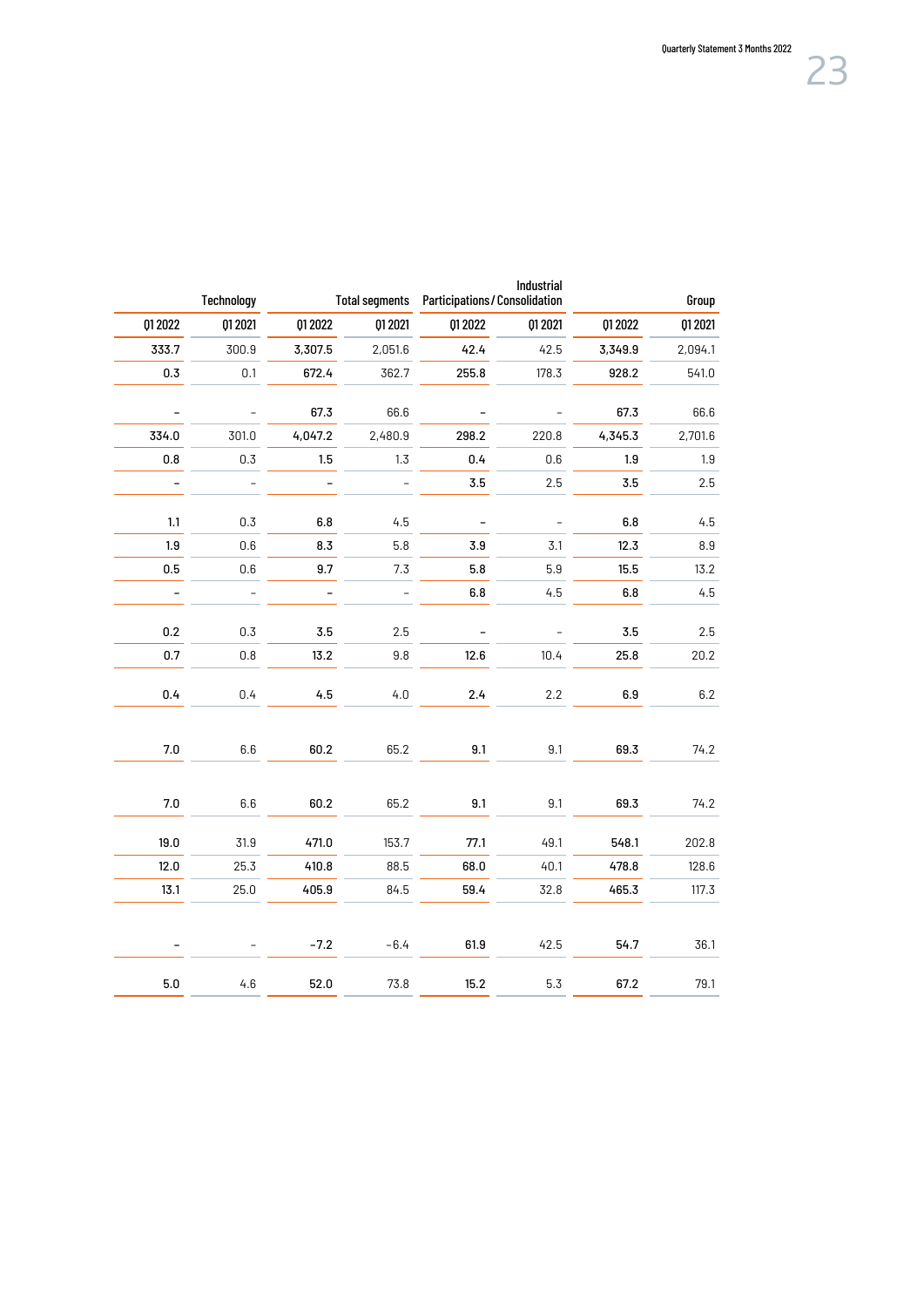#### **PRINCIPLES OF ACCOUNTING AND CONSOLIDATION, BALANCE SHEET REPORTING AND VALUATION METHODS**

- 1. The consolidated financial report of Salzgitter AG, Salzgitter (SZAG), for the reporting period from January 1 to March 31, 2022, has been prepared as a condensed report with selected notes. The report has been drawn up, as before, in accordance with the International Financial Reporting Standards (IFRS) published by the International Accounting Standards Board (IASB) in consideration of the requirements set out under IAS 34 for condensed interim reports.
- 2. In comparison with the annual financial statements as at December 31, 2021, no changes have been made in the accounting, valuation, calculation and consolidation methods applied to the interim financial statement for the period ended March 31, 2022.
- 3. In calculating the fair value of defined benefit obligations as of March 31, 2022, an actuarial rate of 2.1% was applied (December 31, 2021: 1.3%). The resulting reduction in provisions for pensions and similar obligations is reported in other comprehensive income (pension revaluation) and incurs a corresponding increase in equity.
- 4. The recognition of the lease liabilities assigned to financial liabilities is calculated as the present value of the lease payments to be made. In subsequent measurement, the carrying amounts of the lease liability are compounded and reduced by the lease payments remitted with no effect on income. The usage rights reported in property, plant and equipment are recognized at the cost of acquisition less accumulated depreciation and amortization and, if appropriate, any necessary impairment.

In accordance with the accounting rules for leases (IFRS 16), the historical cost of acquisition of the usage rights and leasing liabilities is shown in the following:

| In $\epsilon$ million                                                                           | 2022/03/31 | 2021/12/31 |
|-------------------------------------------------------------------------------------------------|------------|------------|
| Right of use of land, similar rights and buildings, including buildings on land owned by others | 125.7      | 125.7      |
| Right of use of plant equipment and machinery                                                   | 57.1       | 48.4       |
| Right of use of other equipment, plant and office equipment                                     | 27.3       | 25.2       |
| Non-current assets                                                                              | 210.1      | 199.2      |
| Right of use of land, similar rights and buildings, including buildings on land owned by others | 31.6       | 29.1       |
| Right of use of plant equipment and machinery                                                   | 25.5       | 23.2       |
| Right of use of other equipment, plant and office equipment                                     | 16.6       | 15.4       |
| Depreciation/amortization                                                                       | 73.6       | 67.7       |
| Lease liabilities                                                                               | 141.3      | 136.3      |

An amount of € 118.5 million is attributable to non-current lease liabilities. Moreover, depreciation and amortization stood at €6.5 million, interest expenses at €0.8 million, and cash outflow totaled €7.2 million in the first three months of 2022.

5. A piece of land from Industrial Participations / Consolidation already designated for sale back at the end of 2021 was sold in the first quarter of 2022.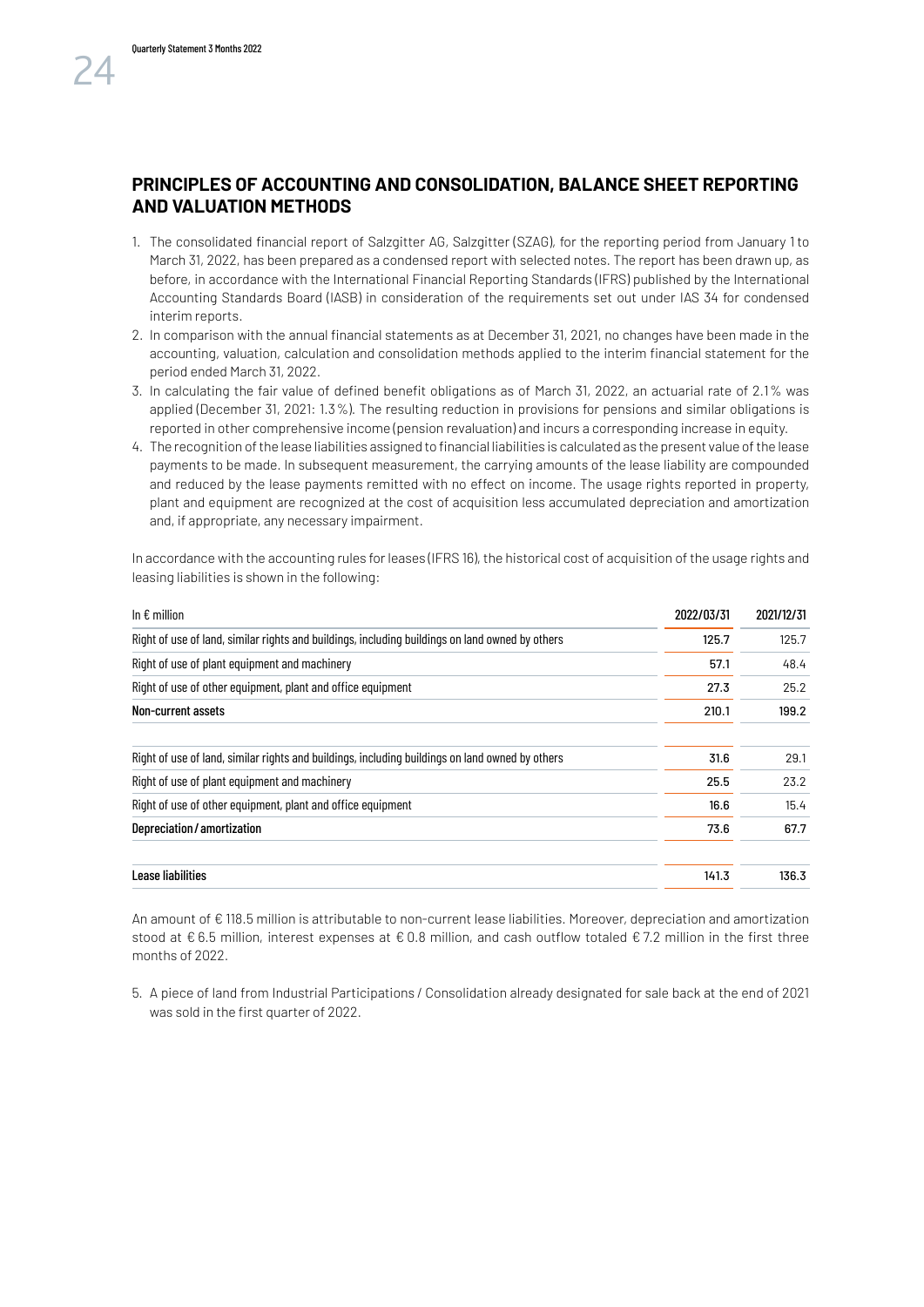#### **SELECTED EXPLANATORY NOTES TO THE INCOME STATEMENT**

- 1. Sales by business segment are shown in the segment report.
- 2. Earnings per share are calculated in accordance with IAS 33. Basic earnings per share, calculated from the weighted number of shares of SZAG, stood at €6.80 in the period under review. Dilution would occur if earnings per share were reduced through the issuance of potential shares from option and conversion rights. Such rights did not exist as of the balance sheet date.

#### **RELATED PARTY DISCLOSURES**

In addition to business relationships with companies that are consolidated fully, relationships also exist with companies that must be designated as related companies in accordance with IAS 24. The category of joint operations exclusively comprises Duisburg-based Hüttenwerke Krupp Mannesmann GmbH. The category of other associated companies comprises the majority interests and joint ventures of the Federal State of Lower Saxony.

The sale of goods and services essentially comprise deliveries of input material for the manufacture of largediameter pipes. Their volumes are shown in the table below:

| In $\epsilon$ million            | Sale of goods and<br>services | Purchase of goods<br>and services | <b>Receivables</b> | <b>Liabilities</b> |
|----------------------------------|-------------------------------|-----------------------------------|--------------------|--------------------|
|                                  | 01/01/-03/31/2022             | 01/01/-03/31/2022                 | 2022/03/31         | 2022/03/31         |
| Non-consolidated Group companies | 8.5                           | 8.3                               | 14.6               | 17.7               |
| Joint ventures                   | 25.5                          | 62.6                              | 11.9               | 35.0               |
| Joint operations                 | 1.3                           | 0.3                               | 21.6               | 55.2               |
| Associated companies             |                               | 0.3                               |                    |                    |
| Other related parties            | 0.3                           | 1.6                               | 5.4                | 97.1               |

#### **INFORMATION PURSUANT TO SECTION 37W PARAGRAPH 5 OF THE GERMAN SECURITIES TRADING ACT (WPHG)**

This set of interim financial statements and the interim report have not been the subject of an auditor's review.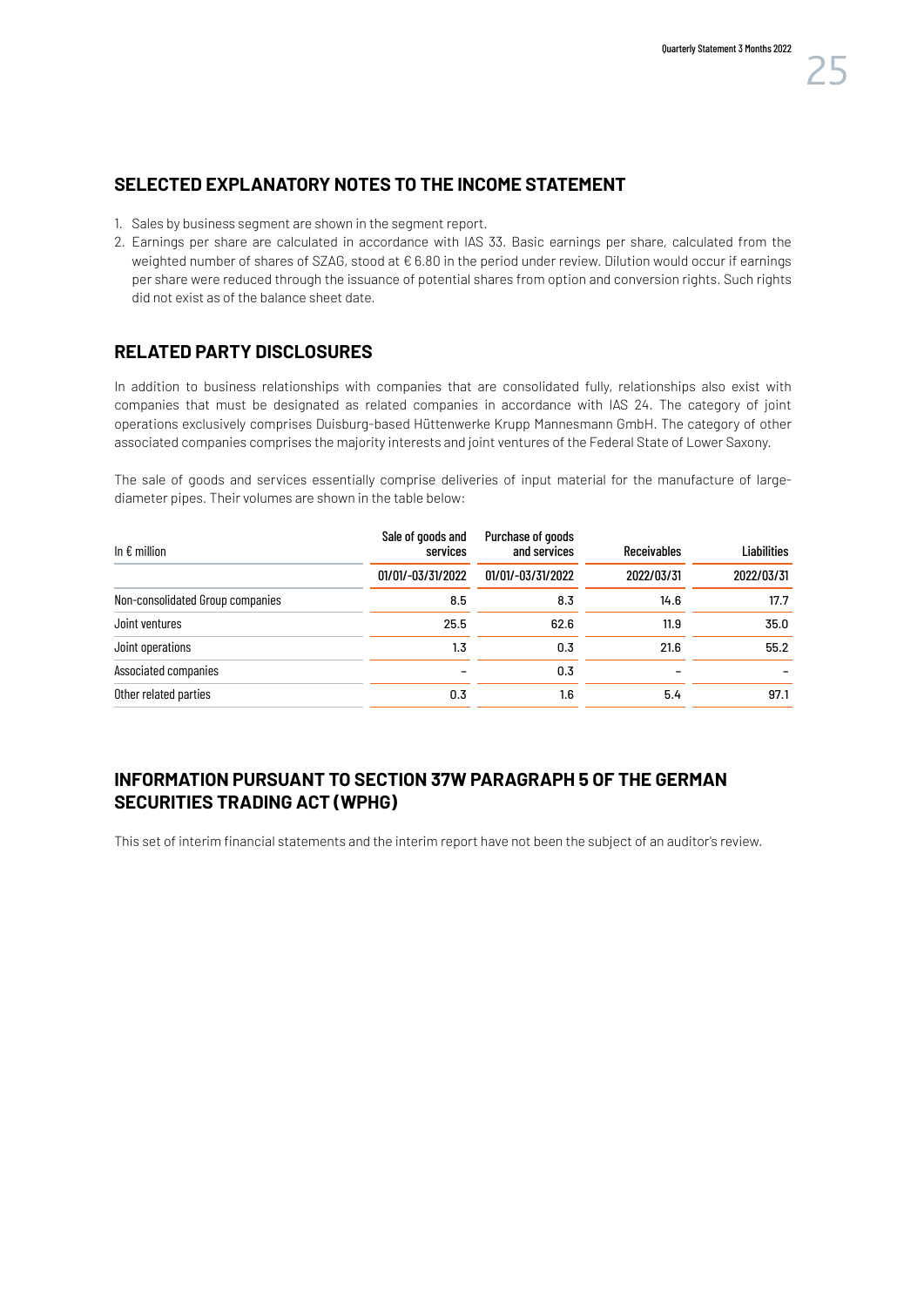**LEGAL DISCLAIMER** 

Some of the statements made in this report possess the character of forecasts or may be interpreted as such. They are made upon the best of information and belief and by their nature are subject to the proviso that no unforeseeable deterioration occurs in the economy or in the specific market situation pertaining to the business units, but rather that the underlying bases of plans and outlooks prove to be accurate as expected in terms of their scope and timing. Notwithstanding prevailing statutory provisions and capital market law in particular, the company undertakes no obligation to continuously update any forward-looking statements that are made solely in connection with circumstances prevailing on the day of their publication.

For computational reasons, rounding-off difference of +/- one unit ( $\epsilon$ , % etc.) may occur in the tables.

The Quarterly Statement of Salzgitter AG is also available in German. In the event of any discrepancy, the German version shall prevail.